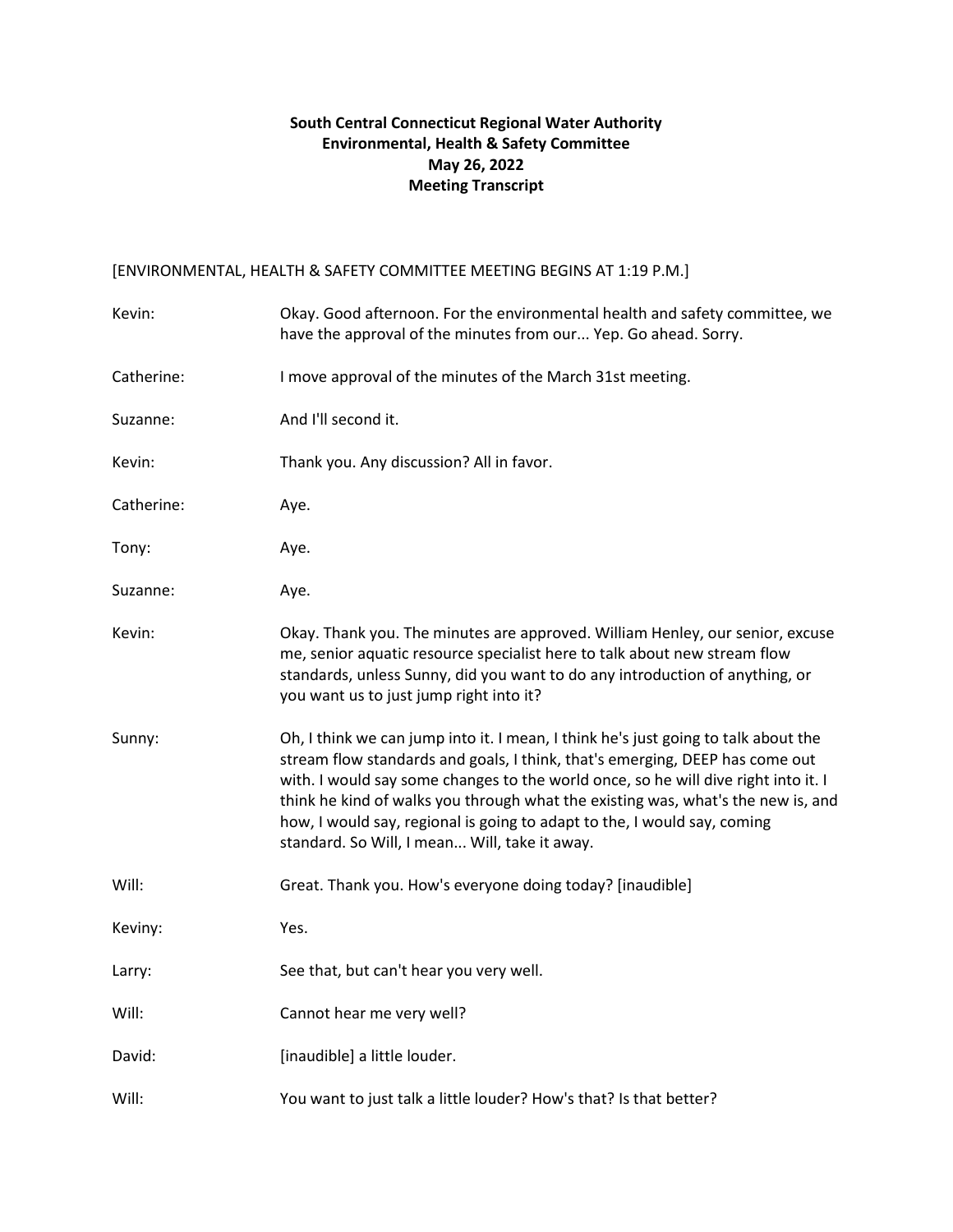David: That's better. Thank you. Will: All right. Excellent. How are we doing today? So I'm going to briefly talk to you guys about some of the new stream flow standards that DEEP has issued over the last few years and what those requirements are, and how regional water authority is going to meet compliance there. So some of the regulatory goals of these stream flow standards are to basically allow for a release of water below dams when the reservoirs are no longer spilling. So when there is no natural release down stream, these regulations mandate that companies like ours, who have dams on various water sources, are releasing water below those dams to maintain the downstream ecosystems and downstream rivers. Hang on one second. [inaudible] automatically [inaudible] don't know how. Will: The goal of this is to oxygenate these downstream streams, to maintain the habitat below dams, and to maintain a flow that's adequate for downstream fish, aquatic plants, recreational uses, and other downstream uses. And the goal of the updated regulations is more to match the natural characteristics of incoming water courses. And I'll discuss a little bit the past regulations and their current regulations. So the existing regulations were implemented in 1979. So we do make a release from all of our reservoirs that fall within these regulations. We have four reservoirs that currently fall within the regulations that were implemented in 1979. We released water from those four reservoirs to maintain any downstream ecosystems. Essentially, there were some lawsuits in the early 2000s that basically dealt with another public water utility, I believe it was Waterbury. And basically, that lawsuit was looking for additional flow below the dams. The lawsuit came back, and they lost the lawsuit because-Will: The lawsuit came back, and they lost the lawsuit because those water companies weren't meeting the compliance at the time. But that pushed forward basically a new process to change the stream flow regulations. Basically one of the judges that presided over the case said, "Waterbury was in compliance with the existing stream flow regulations. However, if you want to see a change in those regulations, you should proceed with that with DEP." Will: So DEP in collaboration with various stakeholders, recreational groups, fissuring organizations, public water utilities, waste water utilities, they adopted a new set of regulations in 2011, which utilized the scientific advances that have occurred over the last several decades to guide new regulatory goals. And there was a period of negotiation between 2006 and 2011 that people here at our organization were involved with, specifically John Hudak. And he was basically represented our interests coming up with a balance between both human and ecological needs below our doors. Will: So like I just talked about, these new regulations were designed to better balance human ecosystem needs. The prior regulations did release water below these regulated dams, but not in a natural way and not in a way that was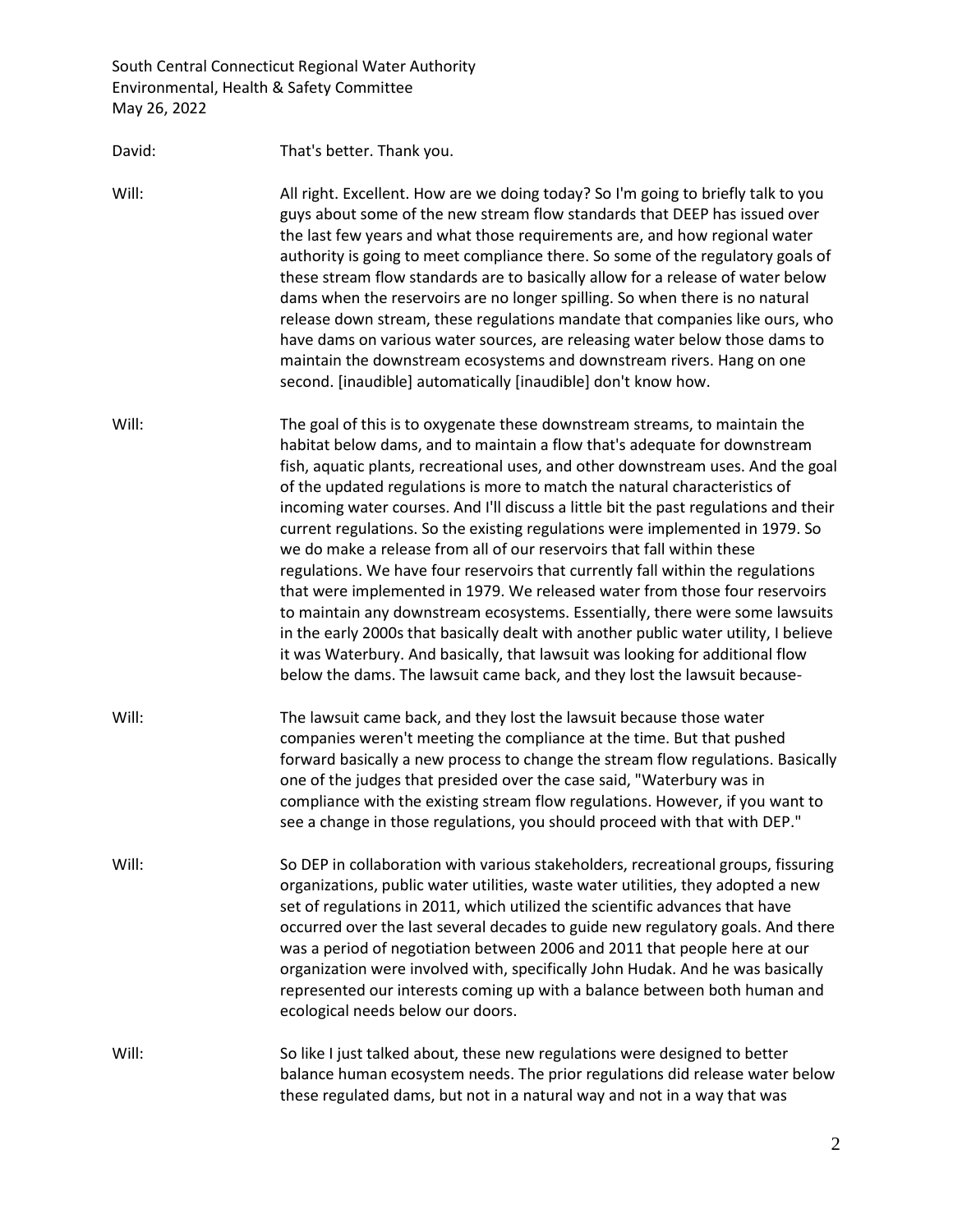|       | sufficient. So the new regulations basically were based on what kind of use was<br>being used. So if your dam was a large reservoir, you would have a more<br>complicated release that you have to make, a seasonal variability. If you have a<br>small reservoir, there's just a consistent small release that's required. And then<br>small impoundments, be it small ponds or stream diversions, those are generally<br>exempt these. In addition to that, during the process for creating these new<br>regulations, there were several drought off ramps that were created. So in a<br>period of drought, many of the releases that are required are reduced.                                                                                                                                                                                                                                                                                                                                                                                                       |
|-------|-------------------------------------------------------------------------------------------------------------------------------------------------------------------------------------------------------------------------------------------------------------------------------------------------------------------------------------------------------------------------------------------------------------------------------------------------------------------------------------------------------------------------------------------------------------------------------------------------------------------------------------------------------------------------------------------------------------------------------------------------------------------------------------------------------------------------------------------------------------------------------------------------------------------------------------------------------------------------------------------------------------------------------------------------------------------------|
| Will: | And so that was a big plus for water utilities like ourselves, where in a drought<br>situation you don't necessarily want to be releasing water downstream. So<br>these next couple slides kind of get into what the new regulations do. So if you<br>look at this graph here, the blue line is what we currently do for a release. In this<br>specific example is that lake [inaudible]. You can see that we make the same<br>release year round, and we make a slightly larger release during what would be<br>considered the March [inaudible]. So this larger release is to scour the stream<br>banks and to create habitat downstream. The red line is what the new<br>regulation will be for release. So you can see that this has more of a natural<br>curve to it, and I'll give you a comparison here in a second. But basically, you<br>have a baseline release during the winter, a larger release in the spring, and<br>then a low release during the summer, which is what you would expect from<br>more of a natural ecosystem.                           |
| Will: | And as I said, this is an actual example from what would be required of<br>[inaudible]. Here, I've compared these new regulations to a stream that we use<br>in some of our water supply planning, which is Eightmile River. And you can see<br>here that a stream is not a consistent flow year round and this new curve, which<br>is the new regulation, more closely mimics the natural flow.                                                                                                                                                                                                                                                                                                                                                                                                                                                                                                                                                                                                                                                                        |
| Will: | So how is implementation going to go for this? Basically in 2016, the entire state<br>was classified. There were four different classifications of streams, a free<br>flowing stream, a minimally altered stream, and moderately altered stream and<br>a severely altered stream. As part of the negotiations that John Hudak was<br>involved with, we basically, there was a concession from the environmental<br>groups that all water supplies would be class three or higher. So even though<br>these are streams that are extremely altered because there's a reservoir on<br>them, we were able to get all of the reservoirs put into a slightly higher category<br>requiring slightly less release. So these classifications were completed in 2016<br>for most of our system, and the regulation reads that 10 years after the<br>classification occurs, we have to begin the new release regime. So one year prior<br>to that in 2015, we have to have a plan of release prepared for DEP, and then in<br>September of 2026, we have to begin making releases. |
| Will: | So here's just a little bit more about that implementation process. So we<br>currently have five dams that make releases, and these are, like I said, just a<br>single release year-round, the same flow. After these new regulations are                                                                                                                                                                                                                                                                                                                                                                                                                                                                                                                                                                                                                                                                                                                                                                                                                               |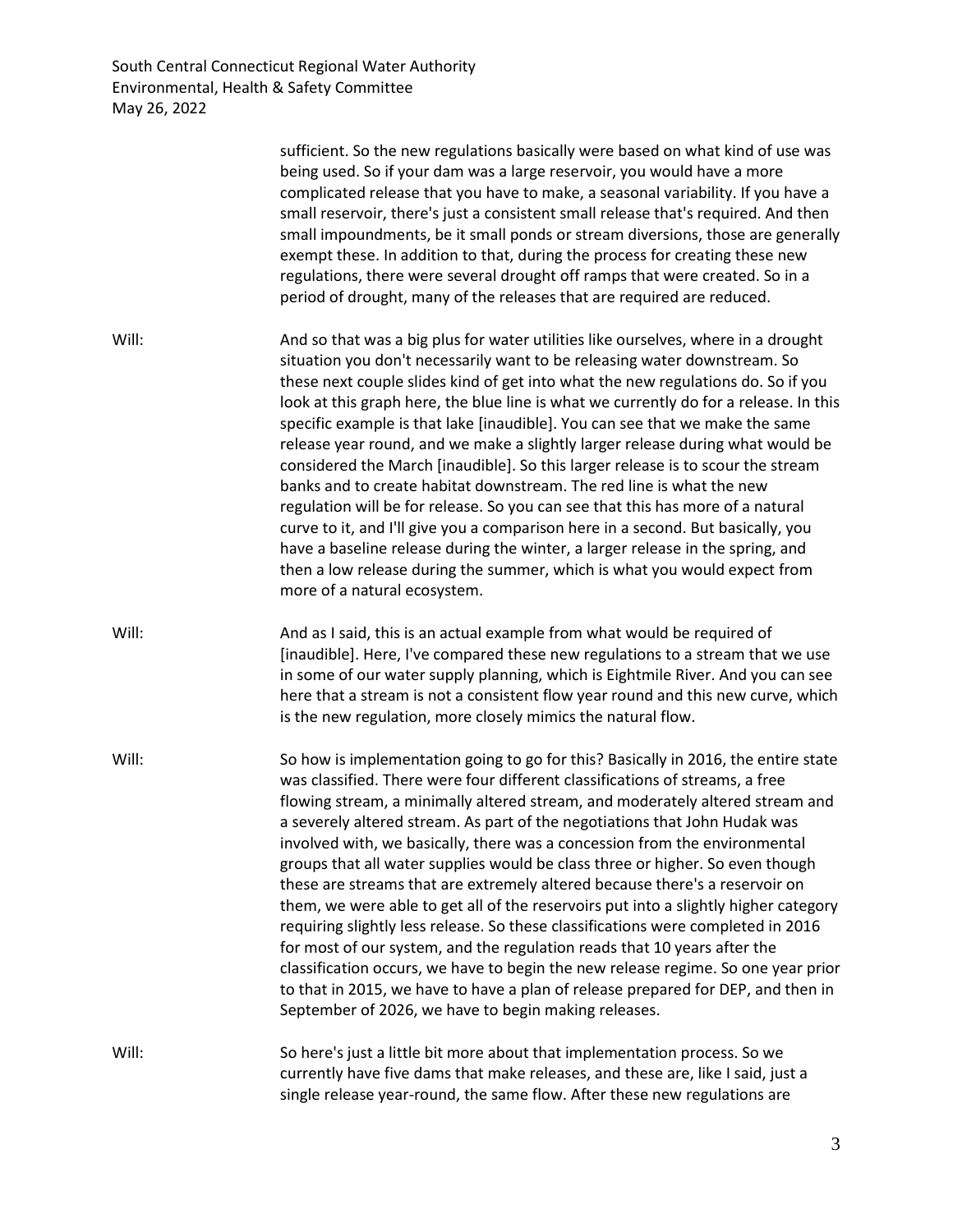|       | implemented, there will be nine dams that we have to make a release, and this<br>is in 2026. Here, this map down below, you can kind of see what some of the<br>regulations are guiding some of our rivers. Basically, the green rivers are<br>exempt. We don't have to make any release. The yellow rivers are areas that we<br>will make a consistent low, like a summer release. And then the red streams are<br>areas that will be required to make a variable release. And this is just for the<br>Eastern part of our system, this doesn't include west river, but I thought this<br>would give a good example of how the classification process went.                                                                                                                                                                                                                                                                                                                                                                                                                                                                                                                  |
|-------|-------------------------------------------------------------------------------------------------------------------------------------------------------------------------------------------------------------------------------------------------------------------------------------------------------------------------------------------------------------------------------------------------------------------------------------------------------------------------------------------------------------------------------------------------------------------------------------------------------------------------------------------------------------------------------------------------------------------------------------------------------------------------------------------------------------------------------------------------------------------------------------------------------------------------------------------------------------------------------------------------------------------------------------------------------------------------------------------------------------------------------------------------------------------------------|
| Will: | So through the entire process, some rivers were completely exempt. Some were<br>such a small stretch of river or such a little impairment that just a single release<br>is going to be required year-round. And some of them where we have a larger<br>impact, we have a large reservoir there, those are going to require a multi-level<br>release like I showed you before.                                                                                                                                                                                                                                                                                                                                                                                                                                                                                                                                                                                                                                                                                                                                                                                                 |
| Will: | Here is a map of the entire system. Basically this shows every site that we have<br>to make a downstream release. There's three in the west river system on Lake<br>Stephanie, Watrous, and Dawson. The farm river diversion in East Haven<br>requires a release lake. Lake Lord requires a release. The farm river in Northford<br>requires a release. Lake Manukatuck requires a release. Hammonasset requires<br>a release and Iron Stream requires a release, which is one of our diversions. The<br>map here shows which sites needed capital improvements. Four of the sites that<br>will be required to make releases in 2026 needed some, either improvements or<br>addition of infrastructure to measure the flows. The remainder of the sites have<br>sufficient infrastructure to make these new releases.                                                                                                                                                                                                                                                                                                                                                         |
| Will: | In addition to looking at what kind of infrastructure improvements we need to<br>make, we also engaged in some modeling of what kind of impact this is going to<br>have on our storage and system reliability. Obviously we're going to release<br>more water at some of these lakes than we have before. Basically we did some<br>modeling with a company called Vizen using historic lake levels, historic storage,<br>and comparing it to what the new releases will be and what new storage is<br>predicted to be. Basically, if we continue to operate the system with Lakewood<br>[inaudible] operation, the Lakewood water treatment plan operation, there is<br>very minimal impact to system reliability. We're nowhere near the DPH margin<br>of safety. There is a small impact during these big drought years. I can point out<br>here, right in the middle of this graph, you can see that this is the 1960s<br>drought, and the blue line is what we experienced, the red line is what we<br>would experience under the new stream flow regs. So you can see that in these<br>drought years, there is an impact, but it's a marginal impact, or a small impact. |
| Will: | So I'll go over some of the capital improvements that we made to meet these<br>releases. And again, we have to start, we have to have a plan of release by 2025.<br>And we begin releases in 2026, here is Iron Stream diversion. So everything you<br>see here in front of the dam is all new infrastructure. [inaudible] capital<br>planning played a big part in implementing these improvements. But basically                                                                                                                                                                                                                                                                                                                                                                                                                                                                                                                                                                                                                                                                                                                                                            |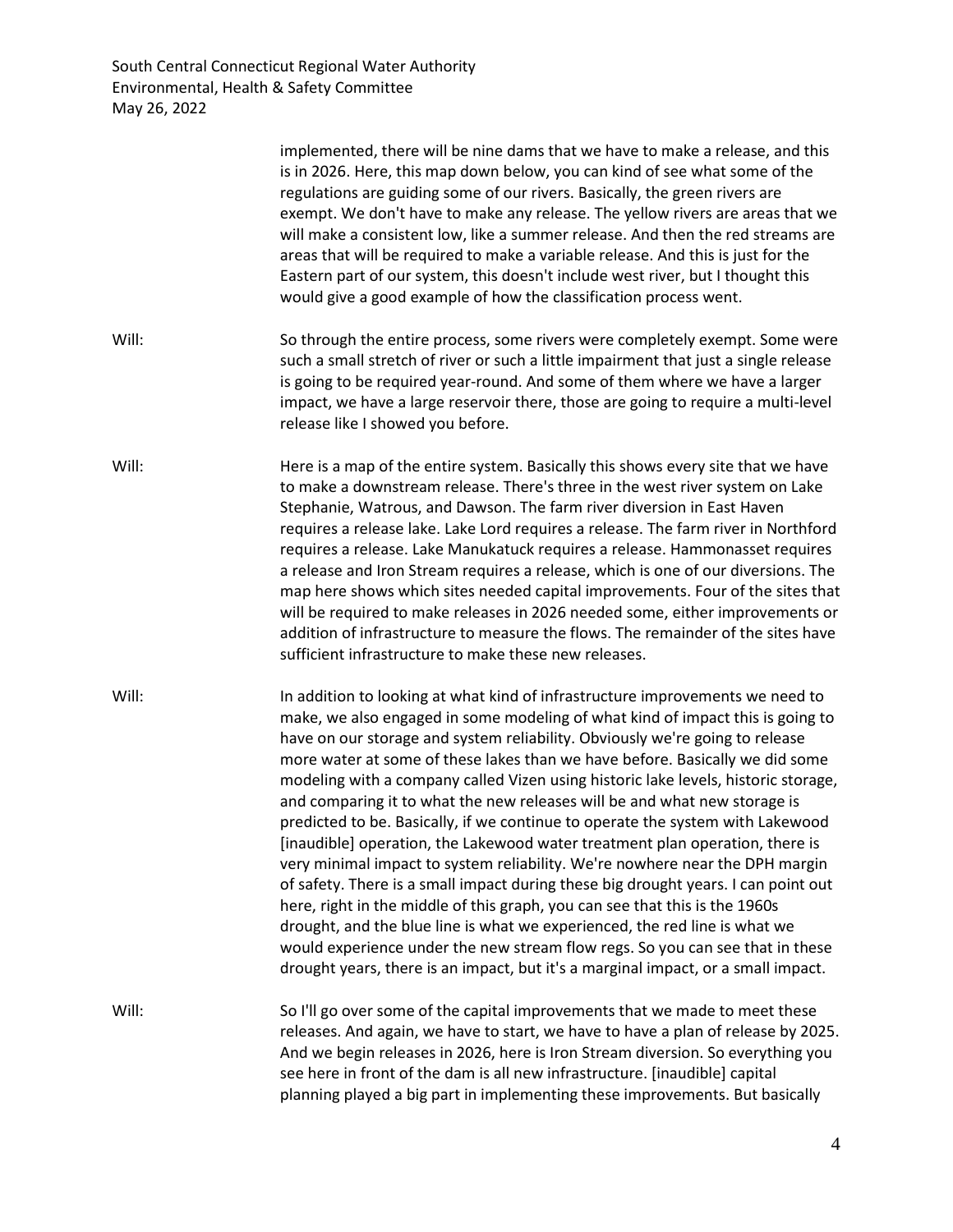|          | what you're seeing here is a small weir that'll allow us to release water from<br>below the stand and then measure it. So this will allow us to make our<br>downstream release and measure it and report it to deep. Iron Stream was one<br>of the larger improvements that we had to make, because there was no<br>structure for releasing water below the dam until this year.                                                                                                                                                                                                                                                                                                                                                                                                                                                                                                                                                                                                                                                                                                                                                                                                             |
|----------|----------------------------------------------------------------------------------------------------------------------------------------------------------------------------------------------------------------------------------------------------------------------------------------------------------------------------------------------------------------------------------------------------------------------------------------------------------------------------------------------------------------------------------------------------------------------------------------------------------------------------------------------------------------------------------------------------------------------------------------------------------------------------------------------------------------------------------------------------------------------------------------------------------------------------------------------------------------------------------------------------------------------------------------------------------------------------------------------------------------------------------------------------------------------------------------------|
| Will:    | Another site that we made some capital improvements was at Lake Dawson.<br>Lake Dawson is one of those sites, like I mentioned before, that there's a tiered<br>release. So we're going to have to make changes to that release multiple times<br>during the year. There was infrastructure in place to make the release at<br>Dawson, but not to measure it. Capital planning, again, assisted us with design<br>construction of a new weir with a monitoring system so that way we can<br>remotely monitor the flows there, and we'll be able to measure from the<br>smallest flow that we'll have to make in the summer to the largest flow that<br>we'll have to make in the early spring. The other three sites, which were Lakes<br>Watrous, Bethany, and that's it. Lakes Dawson and Bethany, they just required<br>the addition of the of weirs, basically just a way to measure the flow below the<br>dam, so that was a really straightforward improvement. I'll show you that right<br>here. This was basically a very easy infrastructure improvement. It's just a plate<br>that will be able to measure the flow when we release it below. This is Lake<br>Watrous [inaudible]. |
| Will:    | So just to sum things up, we're moving forward to full implementation of these<br>new stream flow regulations in September 2026. 99% of the capital<br>improvements have been completed in this year. We're really ahead of the<br>game here. I've talked to a lot of water companies that have not even started to<br>work on this, or even have an idea how they're going to do it, so we're way<br>ahead of the ball game there. And we've done significant modeling to look at<br>what impact this is going to have on our water supply. And basically the<br>modeling is shown that with the current demands, and with the current system<br>that we have, there's plenty of supply to meet future demands. All right. Does<br>anyone have any questions?                                                                                                                                                                                                                                                                                                                                                                                                                               |
| Kevin:   | Thank you, Will.                                                                                                                                                                                                                                                                                                                                                                                                                                                                                                                                                                                                                                                                                                                                                                                                                                                                                                                                                                                                                                                                                                                                                                             |
| Will:    | Of course.                                                                                                                                                                                                                                                                                                                                                                                                                                                                                                                                                                                                                                                                                                                                                                                                                                                                                                                                                                                                                                                                                                                                                                                   |
| Kevin:   | Suzanne?                                                                                                                                                                                                                                                                                                                                                                                                                                                                                                                                                                                                                                                                                                                                                                                                                                                                                                                                                                                                                                                                                                                                                                                     |
| Suzanne: | Yeah, thank you. I want to make sure I understand the presentation. The release<br>is so that downstream rivers have enough water for the ecosystem and the<br>natural biological life of plant and animal can survive and we don't starve it from<br>its water supply, correct?                                                                                                                                                                                                                                                                                                                                                                                                                                                                                                                                                                                                                                                                                                                                                                                                                                                                                                             |
| Will:    | Correct. That's the primary goal. There is also, obviously, in some situations that<br>are different than ours, there are other water supplies below other water                                                                                                                                                                                                                                                                                                                                                                                                                                                                                                                                                                                                                                                                                                                                                                                                                                                                                                                                                                                                                             |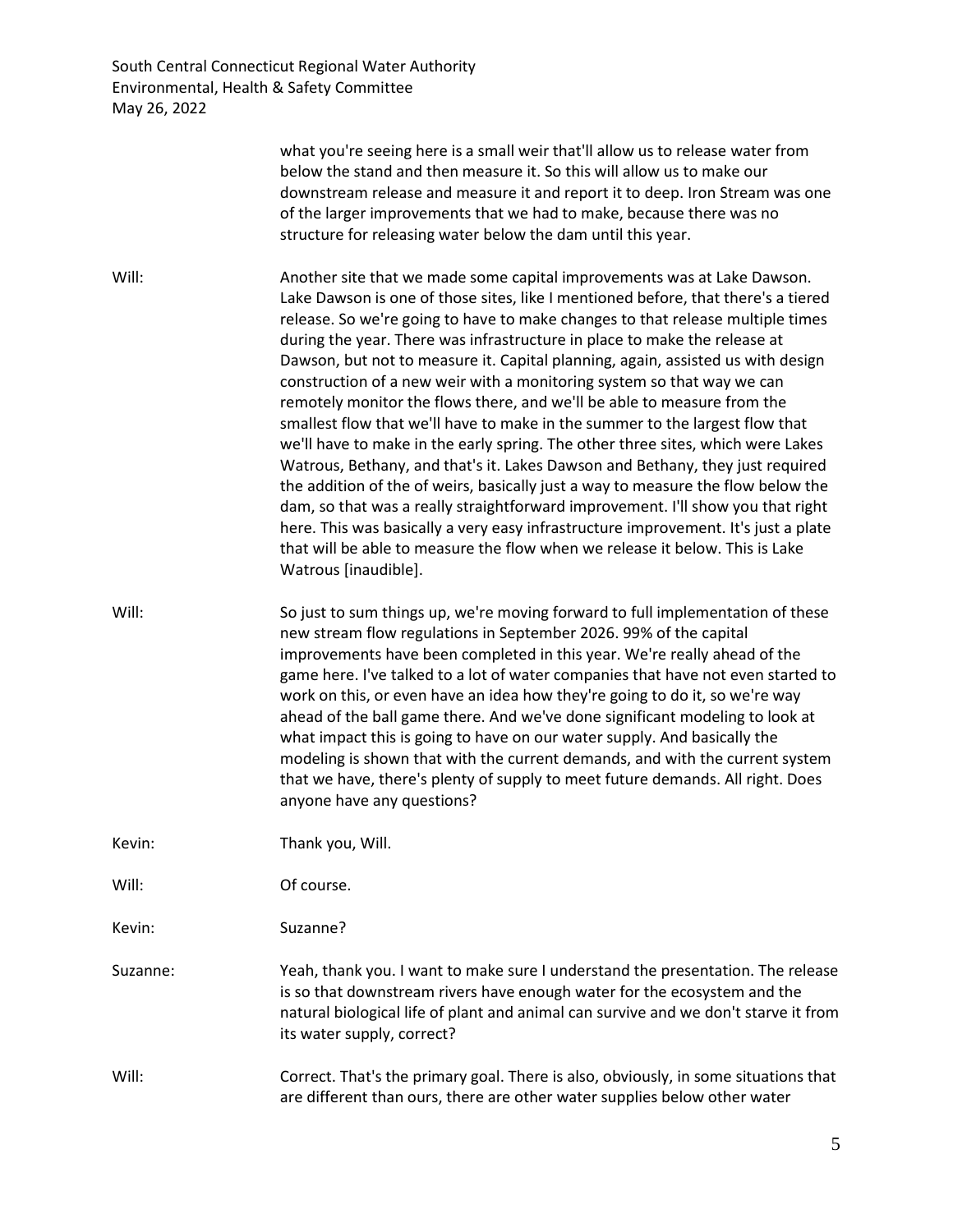|          | supplies, if you know what I'm saying. So that's another factor, for example,<br>Wallingford's water supply is above the farmer or East Haven, so it's in our best<br>interest that they release water down to us. So that's another case, and<br>additionally, there was also a group of stakeholders that were interested in just<br>recreational needs in terms of you can't fish in a river if it's dry and you can't-                                                                                                                                                                     |
|----------|------------------------------------------------------------------------------------------------------------------------------------------------------------------------------------------------------------------------------------------------------------------------------------------------------------------------------------------------------------------------------------------------------------------------------------------------------------------------------------------------------------------------------------------------------------------------------------------------|
| Suzanne: | Right. So does fire Do communities rely at all on any of these rivers that are<br>not hydrant, if there's not hydrants available, for fire? And is that a factor at all<br>in our release?                                                                                                                                                                                                                                                                                                                                                                                                     |
| Will:    | I do not think that is a factor in our specific releases. I do not know if anywhere<br>else in the state that is a factor. I do know that generally communities that do<br>not have water supply for fighting fires generally have ponds that they go to,<br>and it's not generally rivers because of the unreliability of that source. Because<br>even in a natural environment, if you hit a drought, there's not going to be any<br>water in the river, regardless of whether there's a reservoir above it. You know<br>what I'm saying? So generally I think they use fire ponds for that. |
| Suzanne: | Okay. And then lastly, you mentioned that Hammonasset, which you said<br>needed to have a release based on your latest                                                                                                                                                                                                                                                                                                                                                                                                                                                                         |
| Will:    | Yes.                                                                                                                                                                                                                                                                                                                                                                                                                                                                                                                                                                                           |
| Suzanne: | And what will that release into?                                                                                                                                                                                                                                                                                                                                                                                                                                                                                                                                                               |
| Will:    | So Lake Hammonasset we currently As I mentioned, there's four lakes where<br>we currently make a release already, under the 1979 regulations. It's a<br>consistent release year round, it's the same amount of water. Lake<br>Hammonasset releases down into the Hammonasset River, which flows through<br>Madison into the ocean.                                                                                                                                                                                                                                                             |
| Suzanne: | Right. Okay.                                                                                                                                                                                                                                                                                                                                                                                                                                                                                                                                                                                   |
| Will:    | So all that's going to change is essentially the net total of the year, there will be<br>more water released. Basically it will be we're releasing more water in the<br>spring and less water in the summer, but the net total is slightly [inaudible].                                                                                                                                                                                                                                                                                                                                        |
| Suzanne: | And should that prevent the downstream rivers from drought causing<br>degradation to the biological life and such?                                                                                                                                                                                                                                                                                                                                                                                                                                                                             |
| Will:    | That's correct. Yeah.                                                                                                                                                                                                                                                                                                                                                                                                                                                                                                                                                                          |
| Suzanne: | Okay. Thank you.                                                                                                                                                                                                                                                                                                                                                                                                                                                                                                                                                                               |
| Will:    | The idea behind the whole process is to match what's coming into the lake.<br>Obviously you can only ask for so much, we can't be out there every day                                                                                                                                                                                                                                                                                                                                                                                                                                          |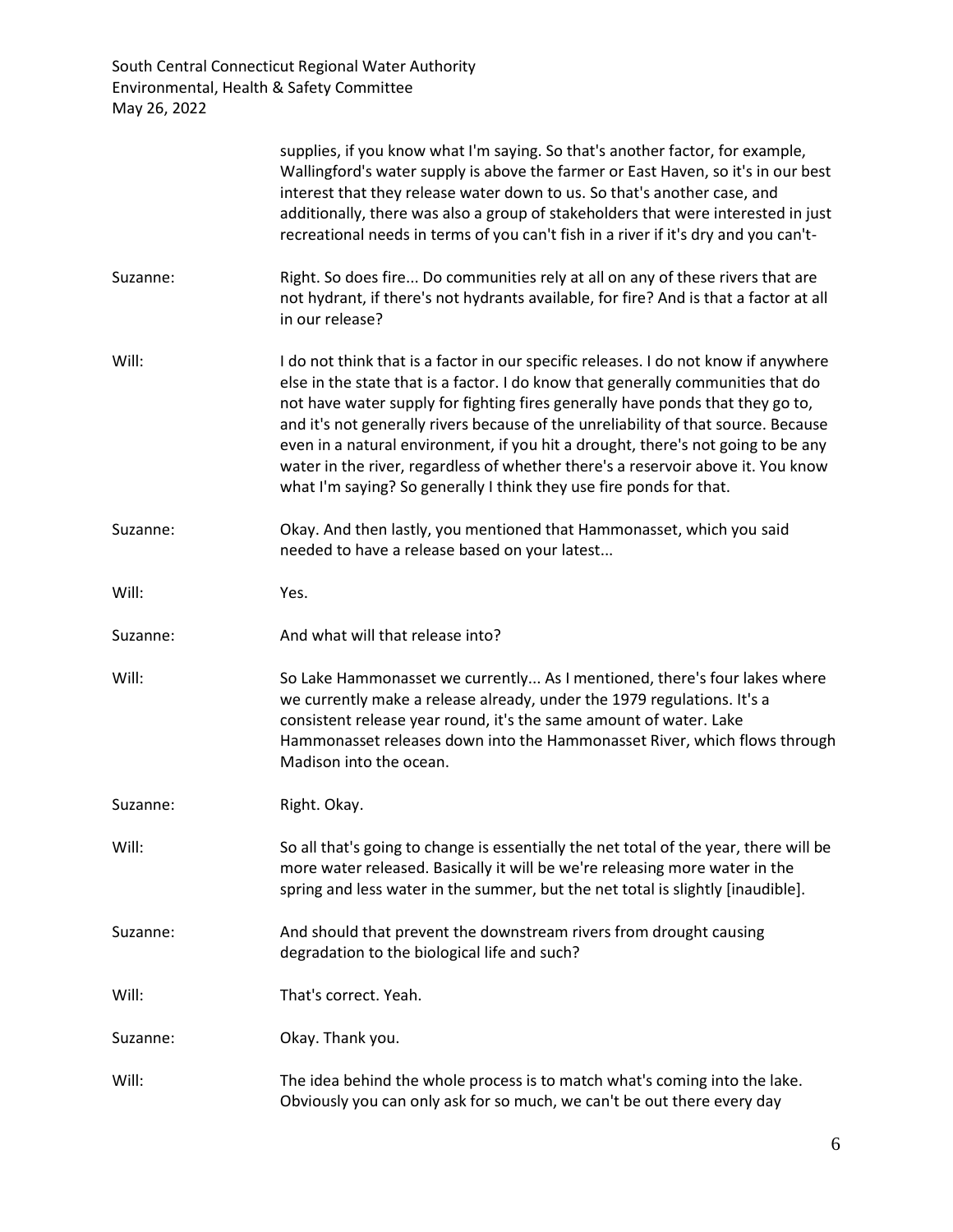|          | matching exactly what's coming into the lake. And also there's the public water<br>supply element, so we're not releasing exactly what's coming into the lake, but<br>we're trying to match the shape of that curve of what's coming into the lake, so<br>that way in the spring, when there's a lot of water, we release a lot of water. In<br>the summer when it's very dry, we release very little water, but sufficient<br>enough to maintain those downstream ecosystems.                |
|----------|-----------------------------------------------------------------------------------------------------------------------------------------------------------------------------------------------------------------------------------------------------------------------------------------------------------------------------------------------------------------------------------------------------------------------------------------------------------------------------------------------|
| Suzanne: | Okay. Thank you.                                                                                                                                                                                                                                                                                                                                                                                                                                                                              |
| Will:    | Of course.                                                                                                                                                                                                                                                                                                                                                                                                                                                                                    |
| Kevin:   | Perfect. Thanks Suzanne. David?                                                                                                                                                                                                                                                                                                                                                                                                                                                               |
| David:   | Yeah, thank you. Just so that I correctly understand that this is not going to hurt<br>us in terms of our water supply, because we're flushed with water, if you will,<br>and is that correct?                                                                                                                                                                                                                                                                                                |
| Will:    | Correct. Our system is extremely robust. One of the elements that really helps<br>us is the operation of I will get a little bit into the results of this, the modeling,<br>which is that it showed that if we utilize Lake Whitney water treatment plant<br>with consistency, that mitigates most of the impacts of this, but yes.                                                                                                                                                           |
| David:   | A redundancy in the system to provide, to move the water around as needed,<br>without a significant additional expense?                                                                                                                                                                                                                                                                                                                                                                       |
| Will:    | Correct, yes. So yes, our system is sufficiently robust that this has very little<br>impact on us. It does obviously bring us during these drought periods, it's going<br>to bring the reservoirs a little bit lower. You could see in that model where<br>they Let me see if I can bring that slide back up, actually. You could see here<br>where they modeled one of the biggest droughts on record, which was the<br>1960s drought, and I don't know if you could see this right now, but |
| David:   | The red? Yeah.                                                                                                                                                                                                                                                                                                                                                                                                                                                                                |
| Will:    | You can see that in the modeled drought where we're making these<br>downstream releases, we get down to 55% instead of 60% storage. But again,<br>this is a model and that was one of the biggest droughts on record and demand<br>was much higher during that time period as well. But yeah, these stream flow<br>regulations have had minimal impact on our system.                                                                                                                         |
| David:   | All right. And the overall reason for this is because it's to try to replicate the out,<br>try to take out the human effect on nature, if you will, from this aspect of it<br>anyway?                                                                                                                                                                                                                                                                                                         |
| Will:    | Correct, yeah. The original 1979 regulations were just very basic, release water<br>below your dams. There was a bunch of controversy over that, as the sciences                                                                                                                                                                                                                                                                                                                              |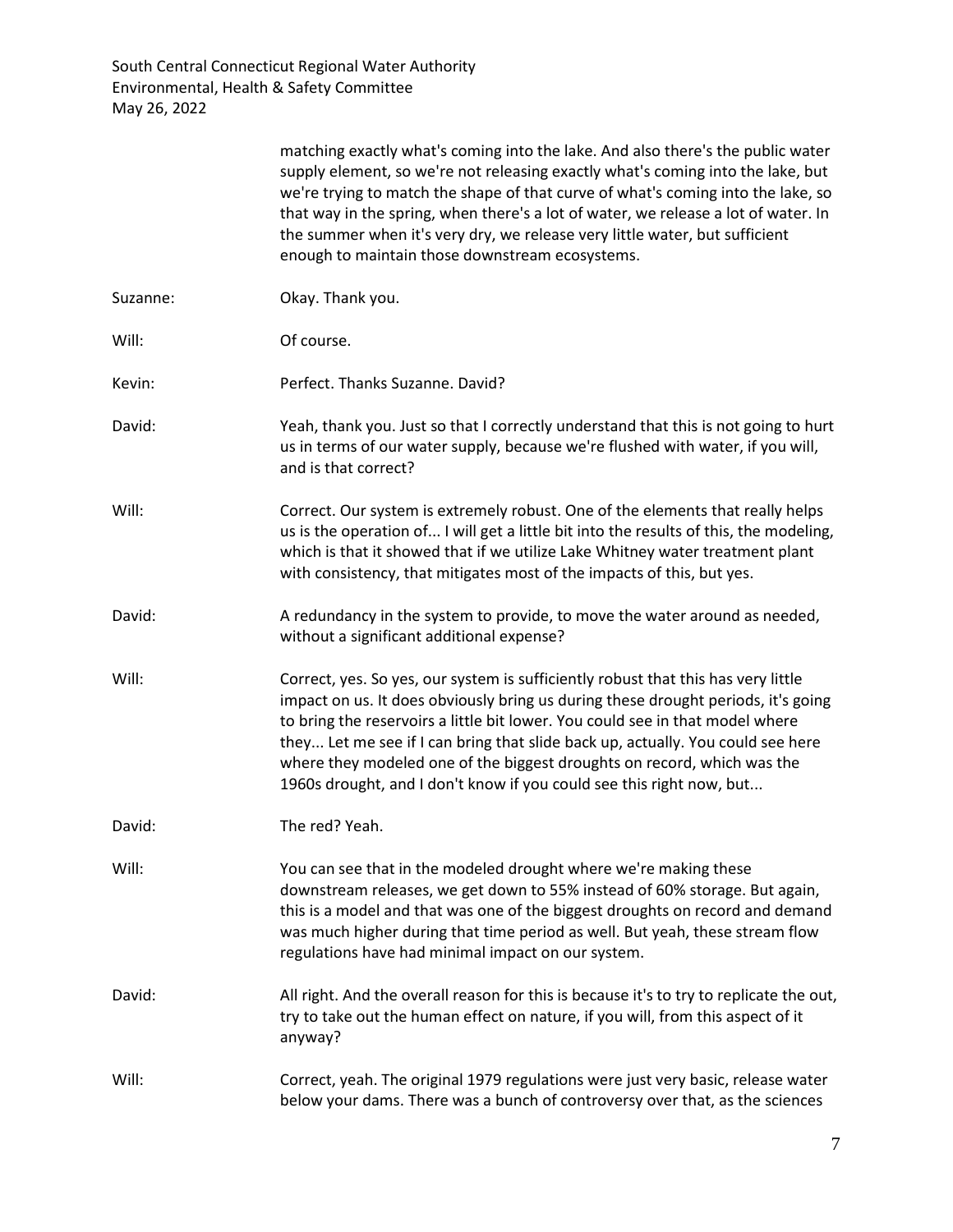|        | kind of developed, but that's not really the correct way to do it. And these new<br>regulations are a better balance of human, environmental needs and more<br>matching what the natural of what would be below these dams.                                                                                                                                                                                                                                                                                            |
|--------|------------------------------------------------------------------------------------------------------------------------------------------------------------------------------------------------------------------------------------------------------------------------------------------------------------------------------------------------------------------------------------------------------------------------------------------------------------------------------------------------------------------------|
| David: | All right, thank you Will. And then lastly, just going beyond this now for the next<br>phase, which is aquifer protection regulations and whatnot, because this was<br>surface water, and now I know the state is actively talking about aquifer, which<br>was separated out because this was so hard to get service water for over the<br>last 10 years or so. What's the status of that and how are they going? Because<br>that will have some effect on us when they do more regulations for aquifer<br>protection. |
| Will:  | I'm not sure exactly what regulations you're talking about. Are you talking<br>about                                                                                                                                                                                                                                                                                                                                                                                                                                   |
| David: | Well, this was all related to the stream flow regulations, and at one time it was<br>tied together with aquifer protection and stream flow, above ground and below<br>ground, they were tied together, and then it was sort of separated out in order<br>to move this along. So that they're And I don't know, Larry, maybe you can<br>help me remember what we've been talking about over the years and related.                                                                                                      |
| Larry: | Will, these regulations that David are referring to, which I think they're still in<br>the formulation stage, but they would require a similar sort of release from<br>wells.                                                                                                                                                                                                                                                                                                                                          |
| Will:  | Oh, really? I didn't know anything about that.                                                                                                                                                                                                                                                                                                                                                                                                                                                                         |
| Larry: | And I think they are still in negotiations, David, but I've got to check up on that<br>because there's not been much said or done about those in quite some time,<br>because, as Will mentioned, the industry was able to separate stream flow from<br>wells versus reservoirs.                                                                                                                                                                                                                                        |
| David: | Right. Well, and it's strategically important to us because there are some other<br>water systems near us that would not be as flush with water if the amount of<br>the take from the aquifer was more limited. And                                                                                                                                                                                                                                                                                                    |
| Larry: | That's correct. That's correct, there's some that are heavily reliant on wells for<br>their water supply, which would have a severe impact the way the regulations<br>were being drafted the last time I heard about them.                                                                                                                                                                                                                                                                                             |
| David: | Yeah, okay. I like so much better how you reword what I say so that makes<br>sense. Thank you. All right, I'll hand it back to you, Kevin. Thank you.                                                                                                                                                                                                                                                                                                                                                                  |
| Kevin: | Thanks David. And Will, one last question, do we think that this there's no<br>pending or talk about stream flow, additional stream flow regulations going in<br>the future as far as we know?                                                                                                                                                                                                                                                                                                                         |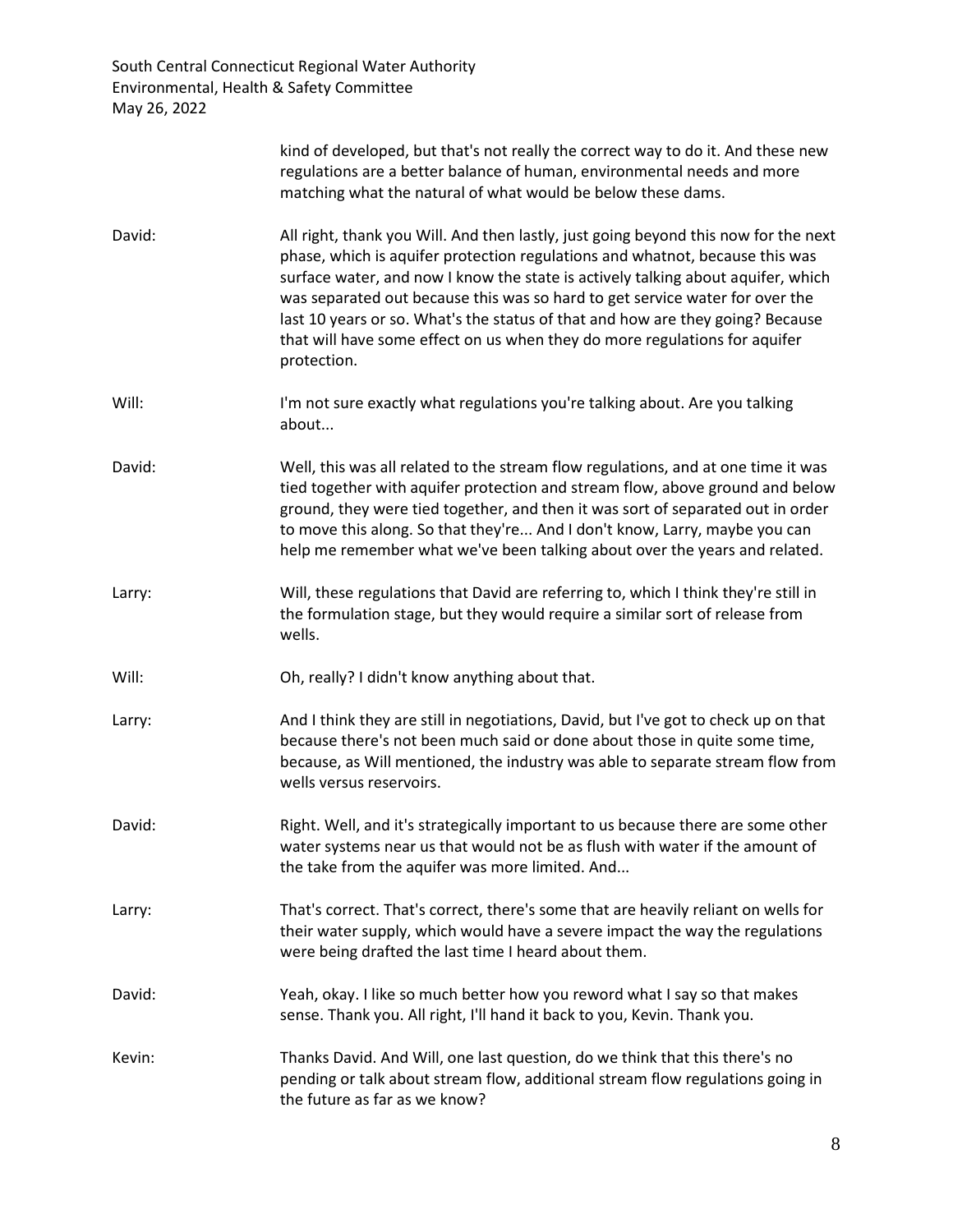| Will:  | This took about three decades, so I wouldn't expect. This is really, looking at the<br>science of it, this is really optimal. The way that they've really set this up,<br>classifying all streams and looking at which streams really need it, and which<br>streams don't, and making a release that's really a multi-level release. I don't<br>see these changing any time in the future. And as I mentioned before, from<br>discussion with the Water Protection and Land Use Bureau and with other water<br>companies, we are pretty far ahead of the curve on this. So it's going to give us a<br>little bit of flexibility to implement these before, maybe a year or two before<br>we're actually required, to get an idea for what works and what doesn't. Do we<br>need additional manpower to execute this and get all of it ironed out? So that<br>way it's pretty smooth and seamless for us here at region. |
|--------|-------------------------------------------------------------------------------------------------------------------------------------------------------------------------------------------------------------------------------------------------------------------------------------------------------------------------------------------------------------------------------------------------------------------------------------------------------------------------------------------------------------------------------------------------------------------------------------------------------------------------------------------------------------------------------------------------------------------------------------------------------------------------------------------------------------------------------------------------------------------------------------------------------------------------|
| Kevin: | Great. All right. Thank you very much.                                                                                                                                                                                                                                                                                                                                                                                                                                                                                                                                                                                                                                                                                                                                                                                                                                                                                  |
| Will:  | No problem.                                                                                                                                                                                                                                                                                                                                                                                                                                                                                                                                                                                                                                                                                                                                                                                                                                                                                                             |
| Kevin: | Anyone else have any questions for Will? All right. Thank you.                                                                                                                                                                                                                                                                                                                                                                                                                                                                                                                                                                                                                                                                                                                                                                                                                                                          |
| Will:  | Thank you.                                                                                                                                                                                                                                                                                                                                                                                                                                                                                                                                                                                                                                                                                                                                                                                                                                                                                                              |
| David: | Thanks Will. Thanks Kevin.                                                                                                                                                                                                                                                                                                                                                                                                                                                                                                                                                                                                                                                                                                                                                                                                                                                                                              |
| Will:  | Thank you so much for meeting.                                                                                                                                                                                                                                                                                                                                                                                                                                                                                                                                                                                                                                                                                                                                                                                                                                                                                          |
| Kevin: | Thank you. We're going to move on to our next topic, which will be the health<br>and safety update with Donna Verdisco and Amanda Schenkel, who you heard<br>from earlier during the audit risk committee.                                                                                                                                                                                                                                                                                                                                                                                                                                                                                                                                                                                                                                                                                                              |
| Donna: | Thanks Kevin.                                                                                                                                                                                                                                                                                                                                                                                                                                                                                                                                                                                                                                                                                                                                                                                                                                                                                                           |
| Kevin: | It's a busy day for them.                                                                                                                                                                                                                                                                                                                                                                                                                                                                                                                                                                                                                                                                                                                                                                                                                                                                                               |
| Donna: | All at once. Amanda, you want to pull up the slide? Perfect. All right, good<br>afternoon, everybody. So we'll just jump to the next slide. So Amanda and I are<br>going to provide a high level overview of our fiscal year, 2022 goals and<br>objectives, as it relates to health and safety. We'll also provide an overview of<br>our Safety Starts With Me program. You probably have heard that quite a bit.<br>We'll walk you through some of the details of our zero injury goals and share<br>some statistics and what that means to us every time that we have an injury, so<br>you can appreciate that and the impact to the business. And, and then we're<br>going to provide an overview on COVID, and then we're going to wrap up with<br>the summary and next steps. So with that, I'll walk you through the next slide<br>and then I'll pass it to Amanda.                                               |
| Donna: | On this slide, we're going to discuss a strategy of advancing our workplace<br>strategies. As you recall, our 2025 strategic plan is to really help advance the                                                                                                                                                                                                                                                                                                                                                                                                                                                                                                                                                                                                                                                                                                                                                         |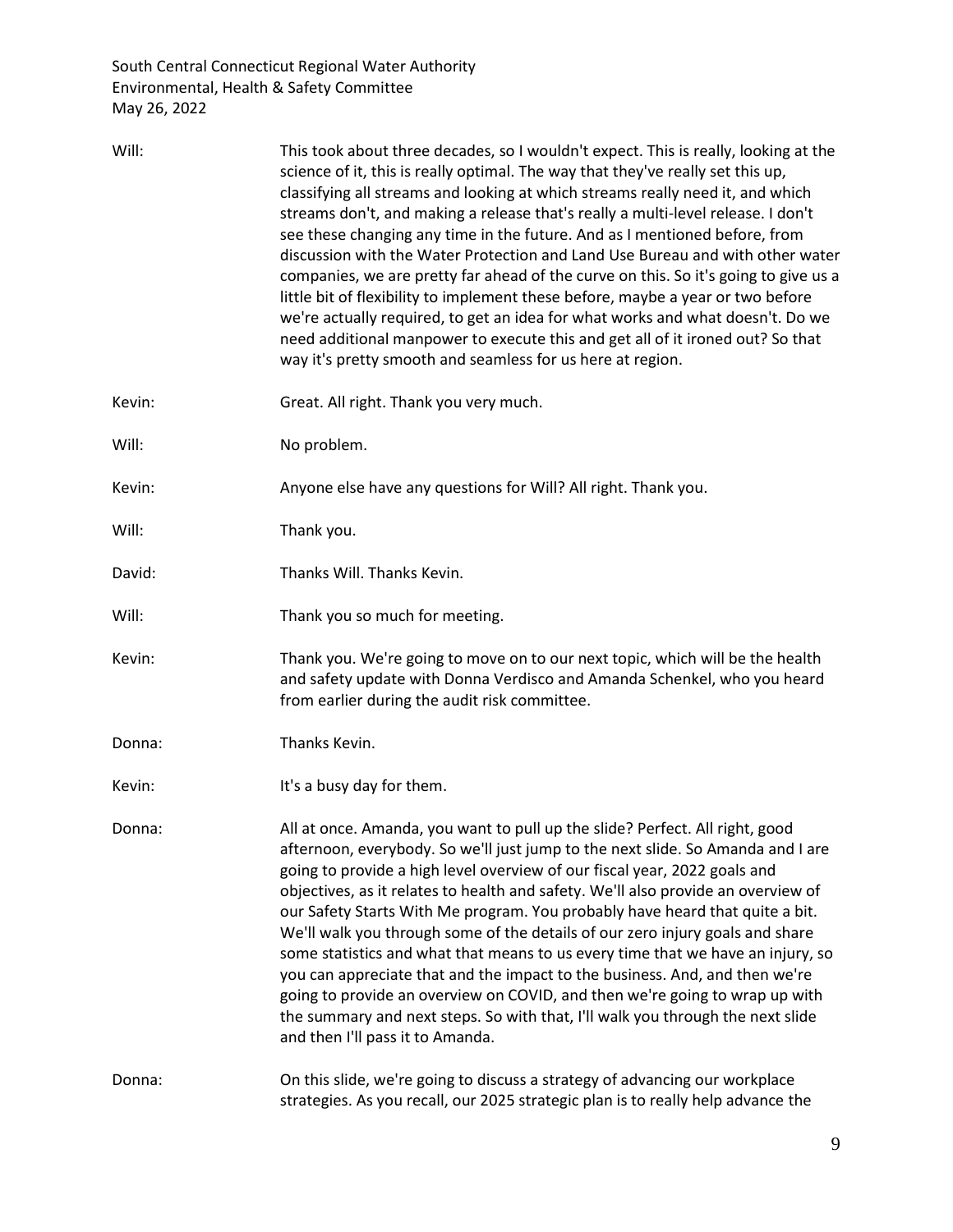workplace safety, and there are really two key strategic goals for fiscal year 2022. First, we had a goal to achieve zero preventable injuries. To date, we have had six preventable injuries and two unpreventable. So in a few minutes, we're going to do a little bit of a deep dive into those injuries so that you can understand where we are. So as you can see, we were trying to strive for zero and we're at six currently. Our second goal was to develop and execute a Safety Starts With Me program. I'm pleased to share that this year we've been able to successfully develop the curriculum and deploy it. And currently right now we're underway to successfully achieve this goal and conducting this training, and Amanda herself is actually doing the facilitation and doing the training, so we're going to actually walk you through both of those in more detail. So with that, let me pass it off to Amanda so we can spend some time on the details. Amanda: Thanks, Donna. So Safety Starts With Me, you guys have received some previous information and other presentations from my team, but it is a practical training that we are rolling out to all of the RWA employees. It really looks at what the human factors are that contribute to incidents and injuries. And we're using this training as a springboard to help us continue our work towards a vital goal of zero preventable injuries. You can see here on the slide, we've provided some details about what the employees are learning. So they're learning to prevent workplace injuries and illnesses, they're improving our compliance with OSHA, we're increasing awareness about our safety culture and really driving into what the RWA safety culture is, and then we're addressing the workplace safety concerns of our employee pool. Amanda: So part of this training is asking them to sit in teams and to talk about the safety concerns that they have so we can put those into implementation as part of our program. What can we fix? What can we roadmap that maybe needs some capital investment? Key progress and deliverables, so that we piloted the program to the Corporate Services Division. They were great guinea pigs for us, but they really helped us make sure that the training met all of the notes needed for the RWA staff and that it was timely, and that it provided a great cadence to get this done to the employees. We've rolled out to all RWA employees starting in April, with a goal of a hundred percent participation. Currently we've achieved 125 participation representing about 48% completion. And actually we held a class this morning, so that number is actually 209 as of this morning. So we have a couple more classes coming up prior to the wrapping of May and we should have everybody through. Amanda: All right. So diving directly into our zero injury goal. As Donna had mentioned, we have had eight preventable injuries out of eight total injuries in fiscal '22. You can see here, we've put in some information about what kind of injuries we were seeing. On the left hand side here, we're showing the sprain/strain as the top injury that was part of our preventables. Slips and falls, and then a hand tool injury were related to the preventables. Our non-preventables related to two motor vehicle accidents where our employees were unfortunately rear-ended at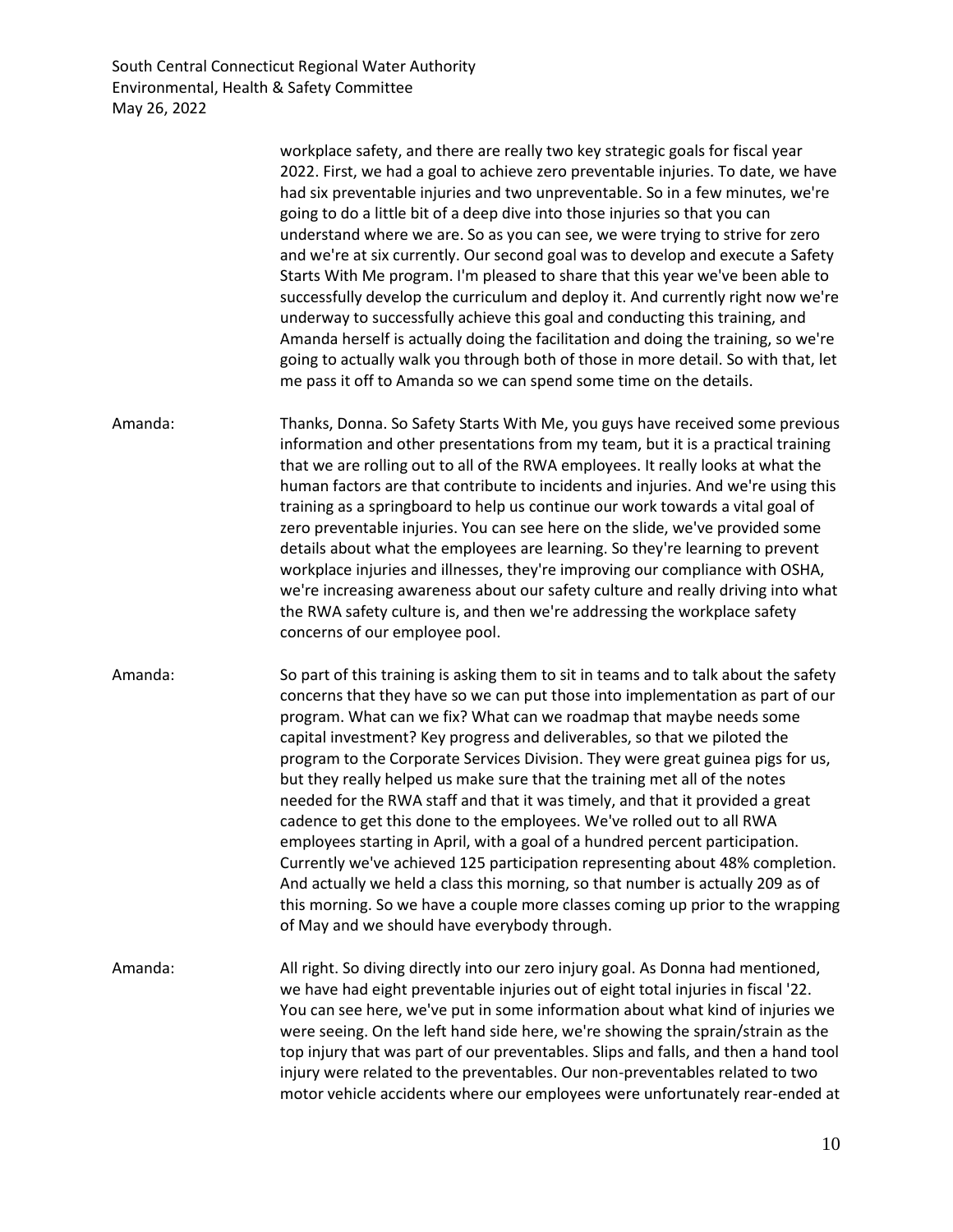|         | a red light. We have deemed those as completely not preventable because<br>there was not anything that they could do. Their vehicles were maintained<br>properly, marked properly, and had all of working taillights and everything in<br>play. There was nothing the employee could have done to avoid.                                                                                                                                                                                                                                                                                                                                                                                                                                                                                                                                                                                                                                                                    |
|---------|-----------------------------------------------------------------------------------------------------------------------------------------------------------------------------------------------------------------------------------------------------------------------------------------------------------------------------------------------------------------------------------------------------------------------------------------------------------------------------------------------------------------------------------------------------------------------------------------------------------------------------------------------------------------------------------------------------------------------------------------------------------------------------------------------------------------------------------------------------------------------------------------------------------------------------------------------------------------------------|
| Amanda: | Part of our injury prevention is that we start looking at what corrective actions<br>can be put into place to help avoid these injuries from occurring. As you can see<br>here, we've started our safety and compliance training, making sure our<br>curriculum is on place to be meet compliance as well as what the trending<br>injuries are. We've conducted winter walking safety training with facilities and<br>water treatment. This is related to the slips and falls that we had seen occur.<br>We've also rolled out toolbox talks to the departments at risk, specifically<br>around sprain/strains and understanding their bodily needs, conducted our PPE<br>checks to make sure that everyone has what they need to stay safe and then<br>developed SOPs, one in particular related to heated front walkways at our water<br>treatment plants to make sure that we don't get into a situation where we're<br>not using all of the tools that we have at hand. |
| Kevin:  | Excuse me a minute, Amanda. Tony, did you have a question? Tony? Okay. I<br>thought Tony has his hand raised, so I thought maybe he had a question, but                                                                                                                                                                                                                                                                                                                                                                                                                                                                                                                                                                                                                                                                                                                                                                                                                     |
| Amanda: | He's muted.                                                                                                                                                                                                                                                                                                                                                                                                                                                                                                                                                                                                                                                                                                                                                                                                                                                                                                                                                                 |
| Kevin:  | He's muted, yeah.                                                                                                                                                                                                                                                                                                                                                                                                                                                                                                                                                                                                                                                                                                                                                                                                                                                                                                                                                           |
| Tony:   | I'm sorry. The question was whether we have people involved in the<br>investigation of the automobile accidents?                                                                                                                                                                                                                                                                                                                                                                                                                                                                                                                                                                                                                                                                                                                                                                                                                                                            |
| Amanda: | We do, yes. So our RWA police officers are a part of that as well as our safety<br>team, so my team and myself get involved. We also have a fleet safety<br>committee, which is myself, our captain of our police department, our safety<br>administrator and our fleet team lead, as well as four members of the<br>bargaining unit. and each and every one of our accidents are investigated. We<br>also require all of our automobile accidents to receive a police report. So, we did<br>have an active police report that was from each one of the towns related to<br>these injuries. So that way we made sure that we were capturing everything in<br>multiple layers.                                                                                                                                                                                                                                                                                               |
| Tony:   | What assurance do you have that this is not getting doctored?                                                                                                                                                                                                                                                                                                                                                                                                                                                                                                                                                                                                                                                                                                                                                                                                                                                                                                               |
| Amanda: | From the police report that we have, and also, from our police talking to the<br>other municipal officers, we know that based off of a conversation with both<br>the driver of the third party and the RWA vehicles, that these were stopped and<br>in place, and there was no conversation from the third party drivers that there<br>was a quick stop, or a situation where they felt our driver contributed to the<br>loss.                                                                                                                                                                                                                                                                                                                                                                                                                                                                                                                                              |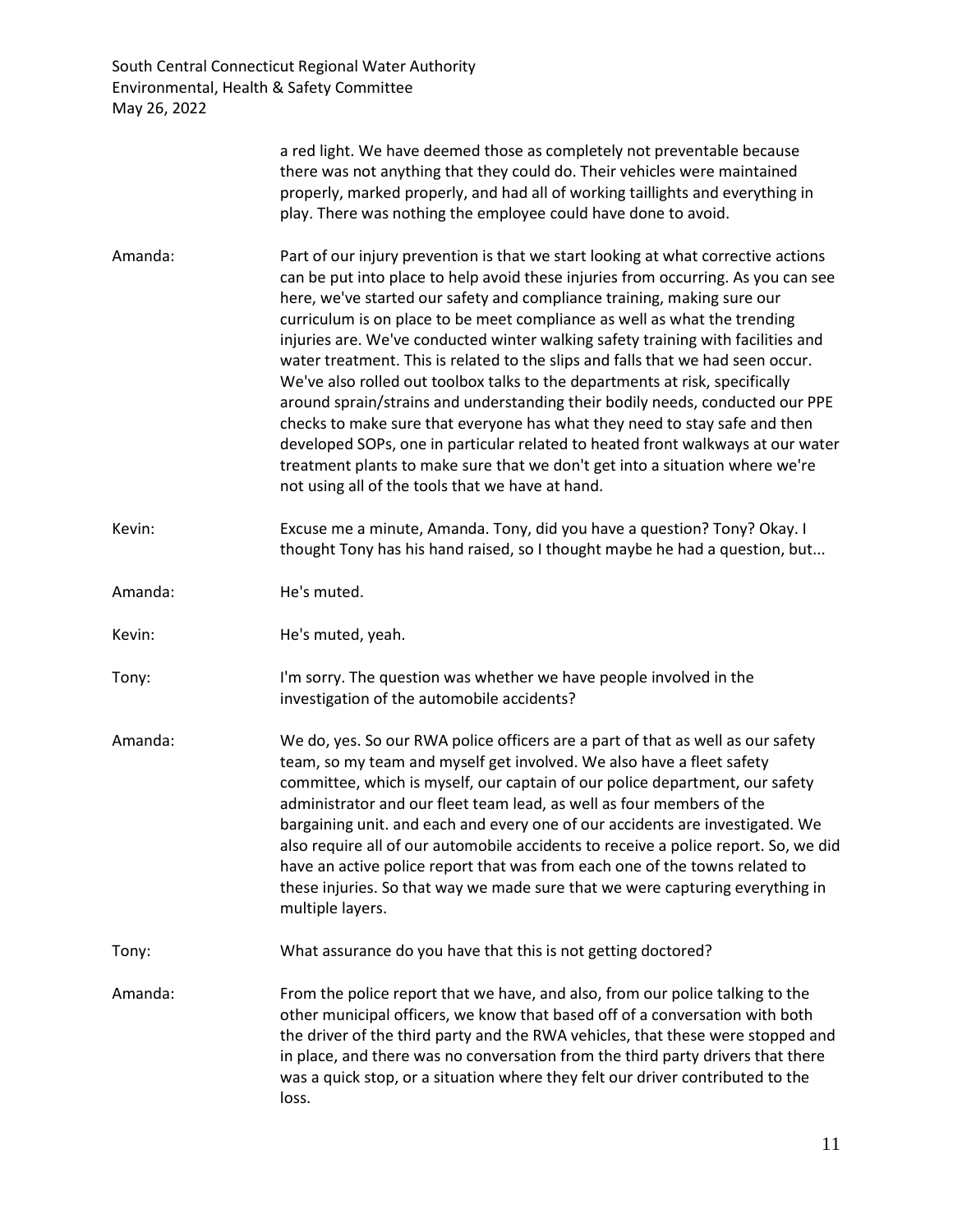| Tony:   | And were the other drivers ticketed?                                                                                                                                                                                                                                                                                                                                                                                                                                                                                                                                                                                        |
|---------|-----------------------------------------------------------------------------------------------------------------------------------------------------------------------------------------------------------------------------------------------------------------------------------------------------------------------------------------------------------------------------------------------------------------------------------------------------------------------------------------------------------------------------------------------------------------------------------------------------------------------------|
| Amanda: | They were.                                                                                                                                                                                                                                                                                                                                                                                                                                                                                                                                                                                                                  |
| Tony:   | Thank you.                                                                                                                                                                                                                                                                                                                                                                                                                                                                                                                                                                                                                  |
| Amanda: | No problem.                                                                                                                                                                                                                                                                                                                                                                                                                                                                                                                                                                                                                 |
| Kevin:  | I have one question-                                                                                                                                                                                                                                                                                                                                                                                                                                                                                                                                                                                                        |
| Amanda: | Yes.                                                                                                                                                                                                                                                                                                                                                                                                                                                                                                                                                                                                                        |
| Kevin:  | before you move on, and maybe it's on this slide too, but I'm just wondering,<br>statistically speaking, is zero preventable injuries something that can be<br>achieved?                                                                                                                                                                                                                                                                                                                                                                                                                                                    |
| Amanda: | Absolutely.                                                                                                                                                                                                                                                                                                                                                                                                                                                                                                                                                                                                                 |
| Kevin:  | Okay.                                                                                                                                                                                                                                                                                                                                                                                                                                                                                                                                                                                                                       |
| Amanda: | It will take some dedication. It will take some changes in our culture in getting<br>us there. Truthfully, when you look at the preventable injuries we have, they are<br>easily fixed, so it's just a matter of staying on top of it. It's a matter of working<br>with the teams that are experiencing losses, and really, drilling into what they're<br>seeing out in the field, so, that way, we can address them. And I'll share some<br>more information as we get further in. We have some additional plans in play<br>for next fiscal year, how we think we may be able to address this even stricter.               |
| Larry:  | Kevin, too, I'd like to add, that when we set this goal in 2009, RWA had annually,<br>the mid-teens in terms of injuries on the job, so we've driven down the number<br>of injuries, although it's not where we want it to be, but you do have industries,<br>like for instance, DuPont, that is able to achieve zero preventable injuries. And<br>they're working environment is certainly every bit as, I'll say, hazardous or<br>dangerous as our environment can be out in the field, so, it is an achievable<br>goal. It just takes an extreme focus that Amanda's been talking about and will<br>continue to work on. |
| Kevin:  | Right. Yeah. I remember when this was set. David, did you have something?                                                                                                                                                                                                                                                                                                                                                                                                                                                                                                                                                   |
| David:  | If I could, yeah. I do seem to recall that one of our larger areas of injuries was<br>for the meter readers, you know, twisted ankles, dog bites, that type of thing. Is<br>that helping, the fact that we really don't have much in the way of meter<br>reading now with the systems we have, and electronic, automatic reading. Is<br>that helping keep injuries down as well?                                                                                                                                                                                                                                            |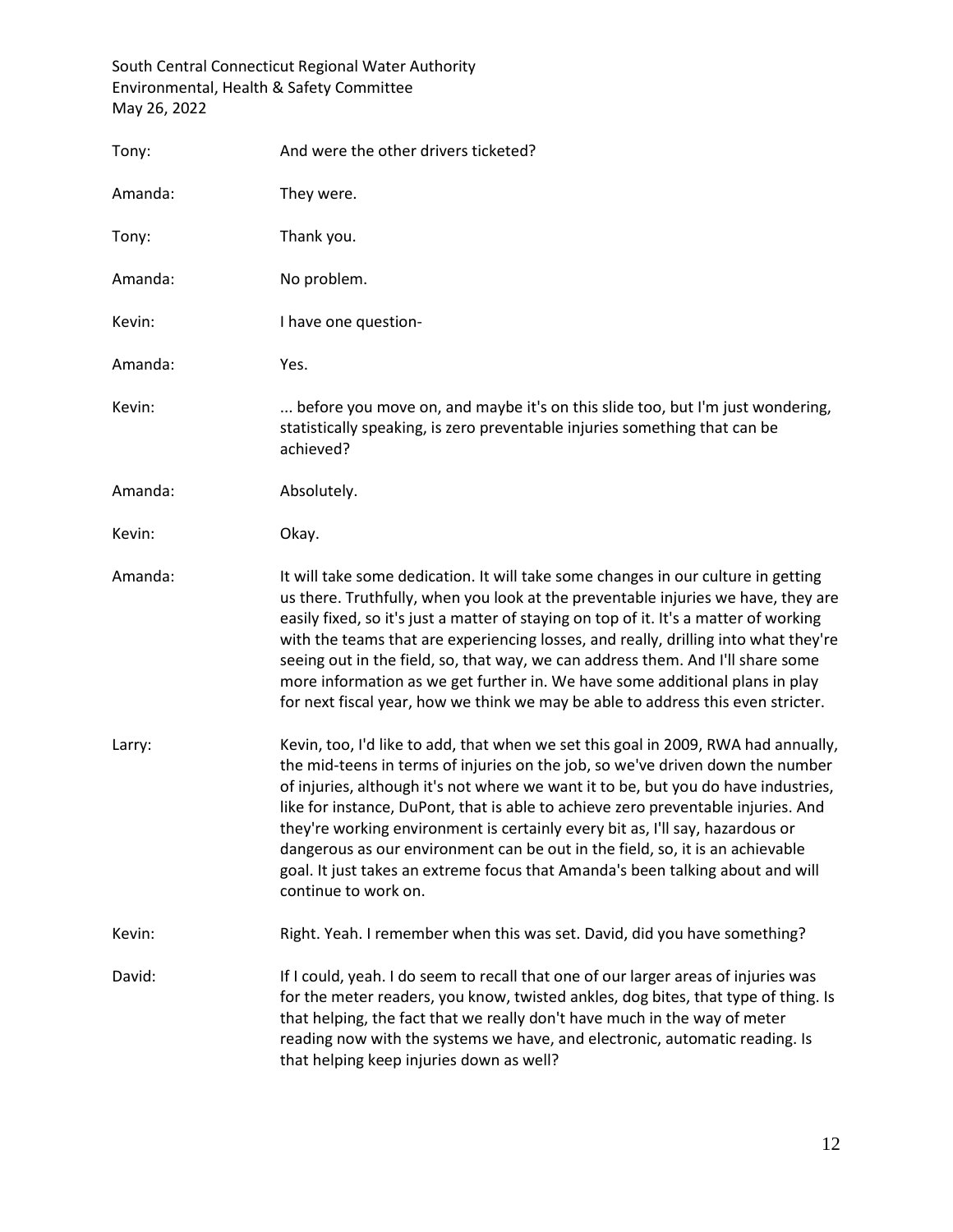| Amanda:    | Absolutely. Yes. Just the inherent nature of what a meter reader did for work,<br>stopping, walking. I mean, some of them would walk 12 miles a day. When you<br>start looking at the injuries have come down, and we've also seen some of the<br>automobile accidents come down as well, because they were stop, go, stop, go,<br>and driving and making multiple stops, with that reduction, we've also seen a<br>reduction in auto accidents. Which, you can see here the two non-preventable<br>injuries were related to auto so, when we continue to drop those down, we're<br>seeing less.                                                                                |
|------------|---------------------------------------------------------------------------------------------------------------------------------------------------------------------------------------------------------------------------------------------------------------------------------------------------------------------------------------------------------------------------------------------------------------------------------------------------------------------------------------------------------------------------------------------------------------------------------------------------------------------------------------------------------------------------------|
| Kevin:     | Great. Thank you.                                                                                                                                                                                                                                                                                                                                                                                                                                                                                                                                                                                                                                                               |
| Amanda:    | No problem. So, firstly, I'll go back to this slide that I'm showing you. You'll see<br>that field service, at this point, is actually has the largest piece of the pie related<br>to number of injuries. And that's because they're the new department that's<br>making the multiple stops and driving the vehicle so, we've actually seen a small<br>shift. Now that meter reading has gone away, that field service has actually kind<br>of up-ticked a little bit.                                                                                                                                                                                                          |
| Amanda:    | As you can see here, this just shows a breakout of what the injuries look like<br>related to the fiscal years. You can see in fiscal '19 and '20, we had a very small<br>year related to injuries. Again, most of the '20 and '21 reduction, I think, you're<br>going to see related to how many people we had working from home, and just<br>some of the remote processes we had put in play related to COVID.                                                                                                                                                                                                                                                                 |
| Amanda:    | In '22, we saw some unfortunate accidents that I think were very much<br>preventable that we will be addressing as we move forward, specifically, related<br>to a lot of the winter weather items. That seemed like it was an issue for us this<br>year. So, we'll continue that work as we move into fiscal '23. You can see here in<br>the pie chart, this relates to which of our injuries are being driven by which<br>departments. Obviously, you'll note here that the bulk of our injuries do occur in<br>our operations division. This is mainly related to the type of work that they're<br>doing. The higher risk of the work, the more of an opportunity for injury. |
| Amanda:    | And, occasionally, we do see an injury that will occur from an ergonomics<br>perspective here internally in our office-side of the house, but those are very<br>few and far between.                                                                                                                                                                                                                                                                                                                                                                                                                                                                                            |
| Kevin:     | Thanks. Catherine, did you have a comment?                                                                                                                                                                                                                                                                                                                                                                                                                                                                                                                                                                                                                                      |
| Catherine: | Yeah, no. I just had a question as to whether or not you had any injuries that<br>were related to people working from home?                                                                                                                                                                                                                                                                                                                                                                                                                                                                                                                                                     |
| Amanda:    | Zero injuries related to working from home. So, that, I was very happy as part of<br>COVID. The other side of that too is we did provide people with information<br>about how to set their desk space up at home, how to be ergonomically-safe,<br>and just reminding people that when you're in your home, if you have cords                                                                                                                                                                                                                                                                                                                                                   |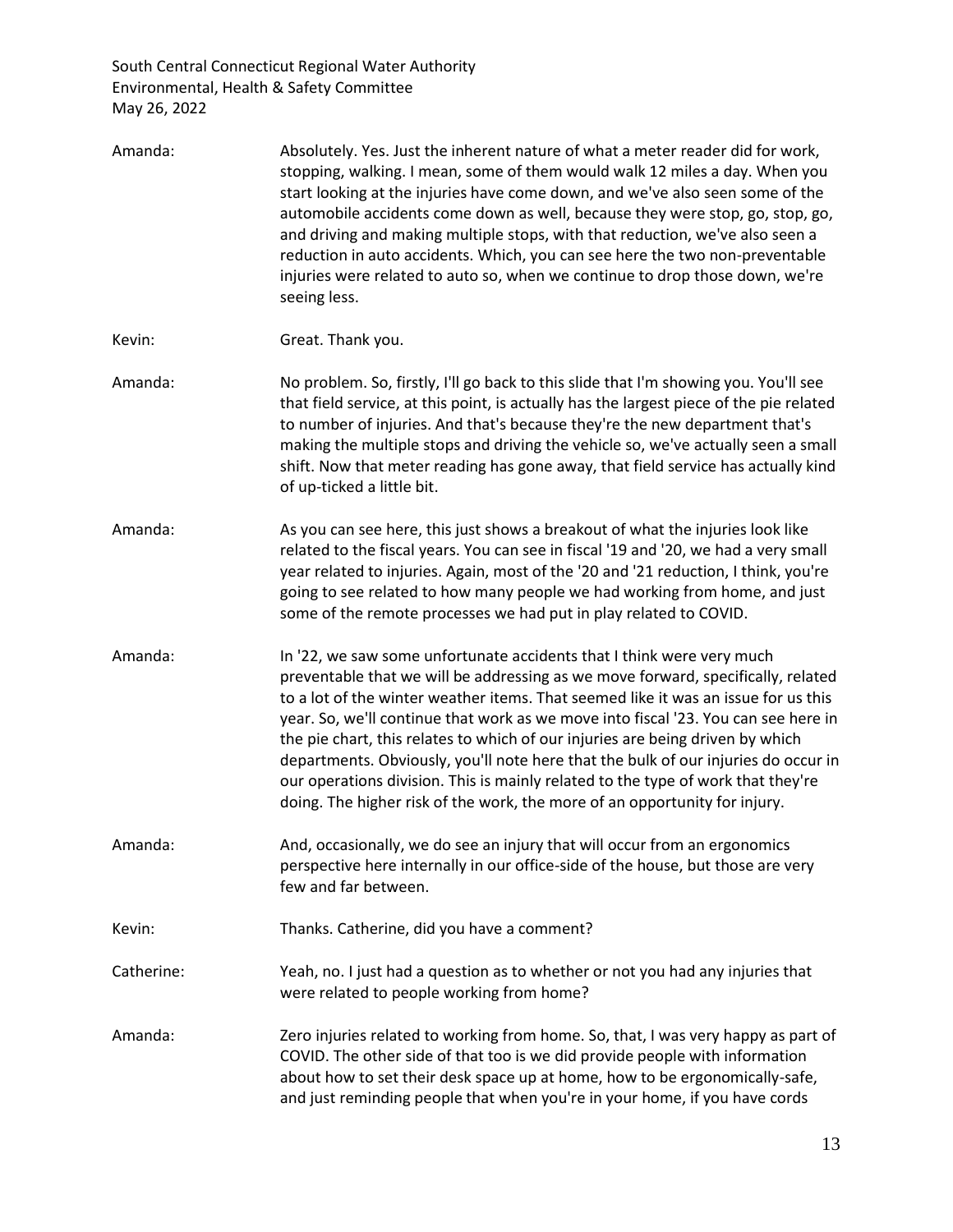|            | across your walkway, RWA can't address that for, so you have to really keep<br>your workspace safe and comfortable for you.                                                                                                                                                                                                                                                                                                                                                                                                                                                                                                                                             |
|------------|-------------------------------------------------------------------------------------------------------------------------------------------------------------------------------------------------------------------------------------------------------------------------------------------------------------------------------------------------------------------------------------------------------------------------------------------------------------------------------------------------------------------------------------------------------------------------------------------------------------------------------------------------------------------------|
| Catherine: | Thank you.                                                                                                                                                                                                                                                                                                                                                                                                                                                                                                                                                                                                                                                              |
| Amanda:    | You're welcome.                                                                                                                                                                                                                                                                                                                                                                                                                                                                                                                                                                                                                                                         |
| Kevin:     | Great question. Thanks.                                                                                                                                                                                                                                                                                                                                                                                                                                                                                                                                                                                                                                                 |
| Amanda:    | So, on this slide here, you're just going to see a breakout based off of the<br>number of injuries that we see, by type. You can see here, that sprains, strain is<br>actually one of our number one. A lot of this is, I believe, related to as we see an<br>aging workforce, our ability for our muscles to work and those musculoskeletal<br>injuries are much more prominent. And then, if you look across the way too,<br>you'll also see that the strain, and also, we had a tear that was related to a<br>strain, are also our most costly type of injuries. Basically, is that it takes a lot of<br>rest, whether it be from a restriction or time out of work. |
| Amanda:    | And then, a lot of those can also require a lot of PT and ongoing medical<br>treatment as a way of rehabbing someone back to physical fitness. So, while<br>they're It sometimes is interesting to see these numbers. I thought it was kind<br>of an indicator that our most frequent is also our most severe. So, those are<br>areas that we'll be drilling into as we continue on our goals.                                                                                                                                                                                                                                                                          |
| Amanda:    | I just want to provide you guys with a quick COVID update. So, here, you can see<br>kind of our COVID case outlines. We were very fortunate in the early beginnings<br>of the COVID pandemic, that we experienced very little and minor positive<br>cases. We have seen a steady uptick, especially as the variants have become, I<br>guess, much more contagious, as we will, with just the waves that have come<br>through.                                                                                                                                                                                                                                           |
| Amanda:    | So, in our most recent variant wave, we have seen an uptick in positive cases in<br>our workforce. We are fortunate enough that we've only had one case that<br>impacted our customer basis, and all of our other cases have had no impact to<br>any customers. Our work from home has aided in isolating our exposure so<br>we've been able to get exposed employees to stay working from home where<br>possible. We have many employees who, while they've been exposed or maybe<br>have tested positive, are still working from home so it's helped us cut down on<br>our sick time.                                                                                 |
| Amanda:    | We continue to make sanitizing a priority in our facilities both at 90 Sergeant<br>Drive and all four of our surface treatment plants. We are also sanitizing<br>equipment, whether it be backhoes, excavators, forklifts. If there was a positive<br>employee in any of those devices, those are being supervised as well, as well as<br>our vehicles. We currently hold a vaccination rate of about 85% in our employee<br>pool. And as of February 7th, we were on a hybrid model of three in and two                                                                                                                                                                |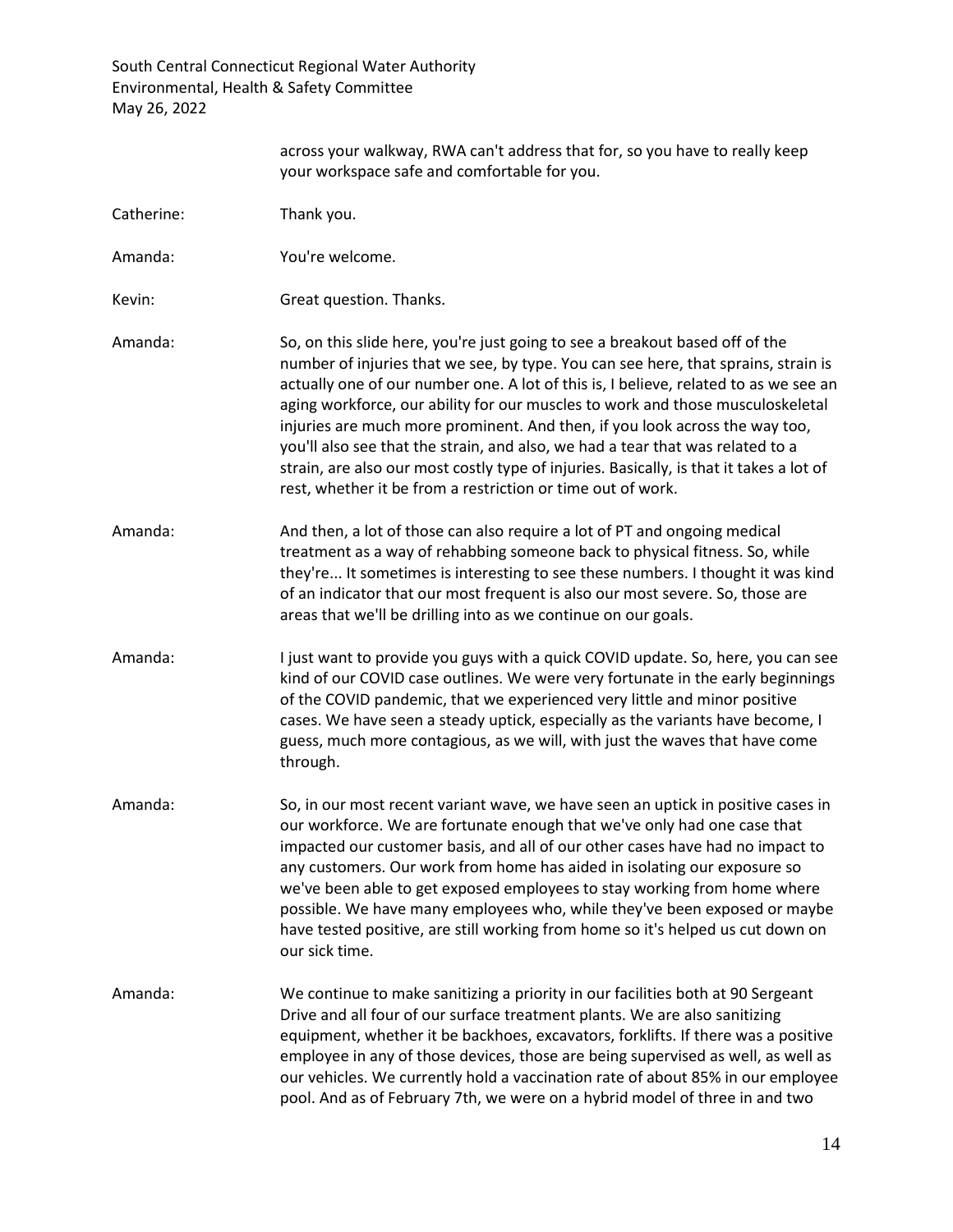|            | days out of office and as of March 7th, our masks were removed based off of<br>the City of New Haven's changes in their requirements.                                                                                                                                                                                                                                                                                                                                                                                                                                                  |
|------------|----------------------------------------------------------------------------------------------------------------------------------------------------------------------------------------------------------------------------------------------------------------------------------------------------------------------------------------------------------------------------------------------------------------------------------------------------------------------------------------------------------------------------------------------------------------------------------------|
| Donna:     | And I just wanted to add that we just had, this week, we did implement<br>reducing the number of employees working at Sergeant Drive because we have<br>had an uptick. We have had, last week, one department that had a number of<br>people that were, sick and the week before, we also had a second group so two<br>functions that were impacted. So, we did go ahead and asked employees to<br>begin working remotely for the next month or so.                                                                                                                                    |
| Donna:     | And we do think that that's as a result of, obviously, spring break. A lot of<br>people on vacation and so forth.                                                                                                                                                                                                                                                                                                                                                                                                                                                                      |
| Amanda:    | Yes, and for any of you on the call who may have college students that are<br>returning, please, make sure we're monitoring them as well, because that is<br>another exposure point we're seeing as the students are returning from school.                                                                                                                                                                                                                                                                                                                                            |
| Catherine: | Can you provide-                                                                                                                                                                                                                                                                                                                                                                                                                                                                                                                                                                       |
| Kevin:     | Catherine, you have something?                                                                                                                                                                                                                                                                                                                                                                                                                                                                                                                                                         |
| Catherine: | Yes. Can you provide just a little bit more detail on the customer impact case?                                                                                                                                                                                                                                                                                                                                                                                                                                                                                                        |
| Amanda:    | Yes. So, we had a cross connections inspector who had been out in the field, and<br>he was completely asymptomatic at the time. But as he, it was a Friday<br>afternoon, he moved into the weekend, and had developed symptoms. He<br>isolated the fact that he had been at seven locations, those seven locations, he<br>was wearing a mask in most of them. I believe there was one where they didn't<br>require it and he hadn't been wearing it. We did notify each one of the<br>businesses so on the cross connection side, those are business-related, not<br>residential home. |
| Amanda:    | And we made sure that they were aware that there had been an employee who<br>had tested positive and he may have been in their facilities and we wanted to<br>make sure that we were being open and honest with them, that they may have<br>had an exposure. And it was just a really well-received item. When I personally<br>made the calls to the individual businesses, they thanked me for the call, and<br>they were very appreciative of us taking that stance to protect them.                                                                                                 |
| Catherine: | Thank you.                                                                                                                                                                                                                                                                                                                                                                                                                                                                                                                                                                             |
| Amanda:    | Absolutely.                                                                                                                                                                                                                                                                                                                                                                                                                                                                                                                                                                            |
| Kevin:     | Thanks. Any other questions? Oh, go ahead. I'm sorry. Go ahead, Amanda.                                                                                                                                                                                                                                                                                                                                                                                                                                                                                                                |
| Amanda:    | No. No worries. I just wanted to just pause for questions if there were any.                                                                                                                                                                                                                                                                                                                                                                                                                                                                                                           |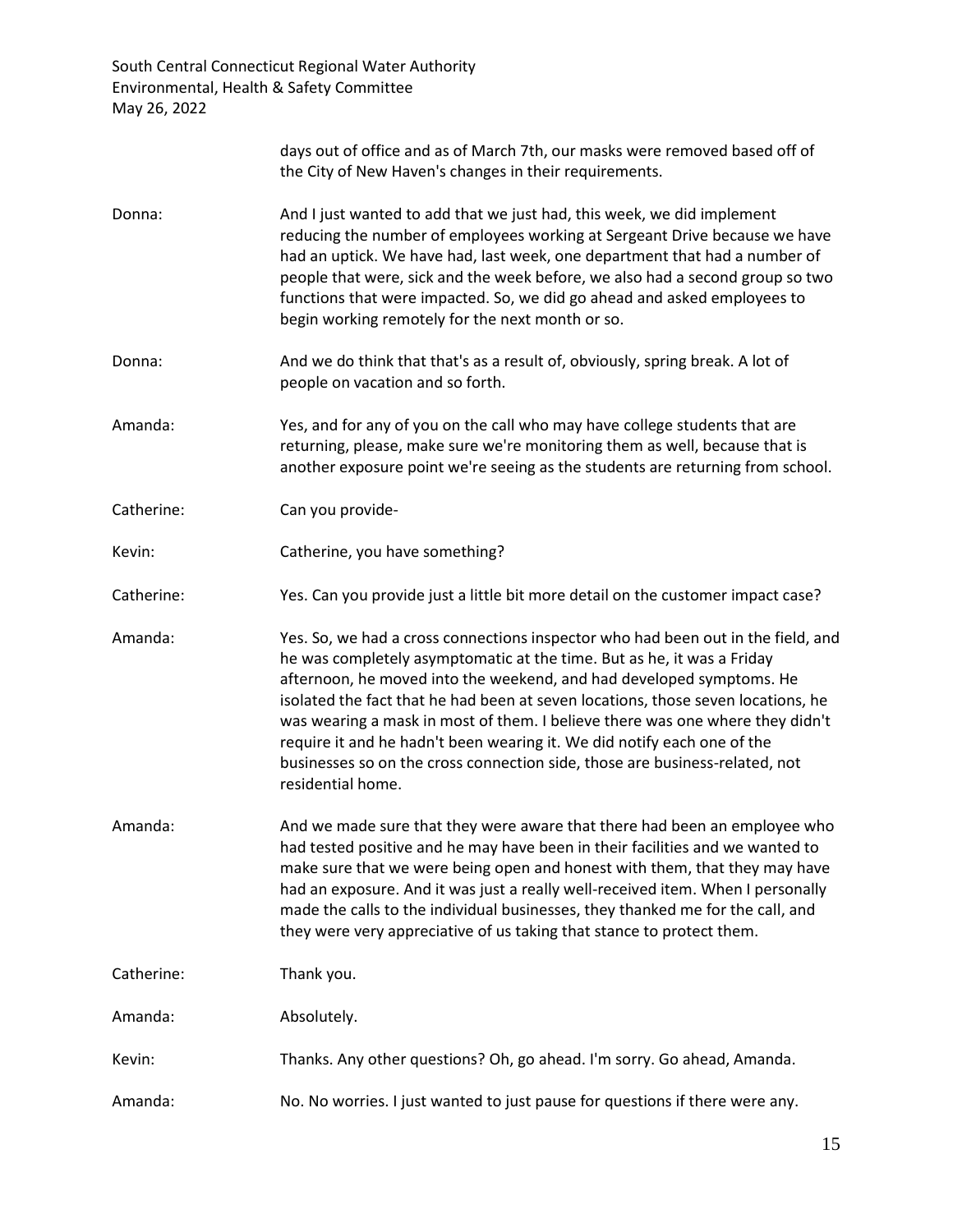| Kevin:     | I don't see any.                                                                                                                                                                                                                                                                                                                                                                                                                                                                                                                                                                                                                                                                                                                                                                                                                                                    |
|------------|---------------------------------------------------------------------------------------------------------------------------------------------------------------------------------------------------------------------------------------------------------------------------------------------------------------------------------------------------------------------------------------------------------------------------------------------------------------------------------------------------------------------------------------------------------------------------------------------------------------------------------------------------------------------------------------------------------------------------------------------------------------------------------------------------------------------------------------------------------------------|
| Amanda:    | Perfect. So, as a summary to this health and safety update for you, we are on<br>track to meet our objective goal this 2022 related to safety starts with Me<br>Training. We'll continue our prevention measures. As we work towards the zero<br>preventable injury goal. We are very excited to see what we can do. We are in<br>the process of filling one of our safety roles so we're hopeful that this person<br>will bring in some new and innovative ideas to get us to that level. And then as<br>just a next steps, we are looking at our planning for the following year. And as I<br>mentioned, a new goal that we are setting for ourselves is to improve upon our<br>near miss reporting program. For those who may not be familiar with near<br>misses, this is an incident that occurred, but did not lead to injury, but an injury<br>was possible. |
| Amanda:    | So one of the things that we see, especially as Larry mentioned, we've reduced<br>down our number of injuries, is it becomes hard to be proactive about safety<br>because there aren't any trends for us to follow. So when we look at near miss<br>reporting, this is a place where we can implement corrective actions that can<br>help us to avoid injuries from ever occurring. We'll work on developing the<br>program out to the staff in a much more robust fashion, increasing our ability to<br>communicate these near miss reports and making sure the communication<br>around the corrective actions are also implemented.                                                                                                                                                                                                                               |
| Kevin:     | Great. Thank you.                                                                                                                                                                                                                                                                                                                                                                                                                                                                                                                                                                                                                                                                                                                                                                                                                                                   |
| Amanda:    | And then I'll just open it up for any questions that anyone may have.                                                                                                                                                                                                                                                                                                                                                                                                                                                                                                                                                                                                                                                                                                                                                                                               |
| Kevin:     | Any other questions? Okay. Thank you very much. Catherine, no? I thought you<br>had something.                                                                                                                                                                                                                                                                                                                                                                                                                                                                                                                                                                                                                                                                                                                                                                      |
| Catherine: | Just saying thank you.                                                                                                                                                                                                                                                                                                                                                                                                                                                                                                                                                                                                                                                                                                                                                                                                                                              |
| Kevin:     | Oh, okay. All right. We can move on to the environmental compliance at this<br>time.                                                                                                                                                                                                                                                                                                                                                                                                                                                                                                                                                                                                                                                                                                                                                                                |
| Amanda:    | And that remains with me. So you guys will get one more presentation from me.<br>I hope you're not bored of me yet.                                                                                                                                                                                                                                                                                                                                                                                                                                                                                                                                                                                                                                                                                                                                                 |
| Kevin:     | There you go.                                                                                                                                                                                                                                                                                                                                                                                                                                                                                                                                                                                                                                                                                                                                                                                                                                                       |
| Amanda:    | All right. Well, this will be an environmental compliance update. As you may all<br>be aware, environmental compliance rolls up to me with Amy Velasquez as our<br>environmental compliance lead for RWA. Just quick agenda, we'll go through<br>the environmental compliance overview. I'll give you an update about our<br>Significant Industrial User Permit, our Benefit Official Use Determination Permit                                                                                                                                                                                                                                                                                                                                                                                                                                                      |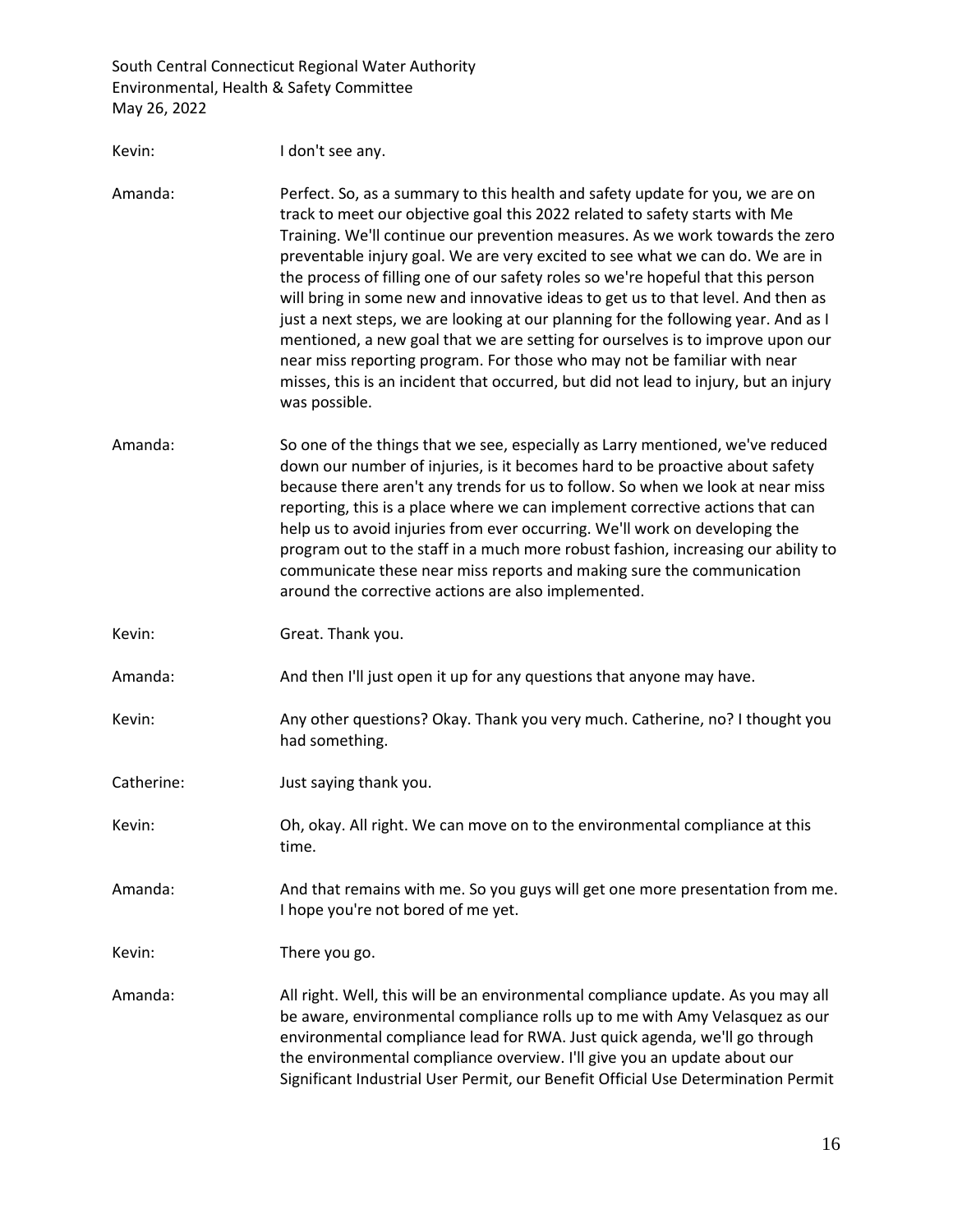> as well as ozone monitoring and air quality monitoring we are completing at our Whitney Water Treatment Plant, and then just a summary of our next steps.

Amanda: As you'll see here, we have a very robust environmental compliance program. A few items that we work on as part of our risk and compliance controls, revolve around chemical storage reporting. This is done to the state on a monthly basis. We also do site remediation plans related to spills and contaminations. We ensure we have correct permitting for our wastewater discharges, especially through DEEP. We do our ozone notification from DEEP, which is a season that runs from May 1st through to October 30th. So you, this is kicked off already as part of our generator run. We do ongoing planning and testing related to hazardous building materials to make sure that our contractors and our employees remain safe anytime we are doing work related to replacement of building materials. We comply with RCRA, so Resource Conservation and Recovery Act, and this is related to hazardous waste management and the transportation of hazardous waste.

Amanda: We also will follow up with compliance related to new regulations. And I've noted one here on the slide for you, we are currently working on is our Salt Applicator Training and Commercial Applicator Registration Program. The environmental planning team, under Sunny, has started work on training the RWA staff related to this training, and my team will work on making sure that all registration requirements are up. And then we also review all RWA projects for environmental compliance concerns. So we have a heavy hand in our capital projects to make sure that everything that has an impact is correct.

Amanda: Here we'll give you an update on Significant Industrial User Permit. So we previously were under a Miscellaneous Industrial User Permit at our Lake Gaillard Water Treatment Plant. Connecticut DEEP has made some changes to their permitting process as of 2020, and there was an effect to the Gaillard plant. As part of this change. We went through site visits with outside engineering firms to complete an application in April of 2021. This application has been submitted as of May, 2021, and continues to be pending with DEEP for approval. One of the key items I'd like you to note here is that the application process for this type of permit is highly extensive. We do believe that the delay is because of the extensive part of the permitting, as well as the number of people who are required to switch from Miscellaneous to Significant Industrial User.

Amanda: You can see here, we've also as part of the Gaillard Treatment Plant, we've been working on some of their discharge updates. We had some issues with sewer flows related to the Gaillard area. We are improving upon those conditions based on the current clarifier project that is underway. However, we did go to North Branford WPCA to update our limit discharge, just so that way we can remain in compliance.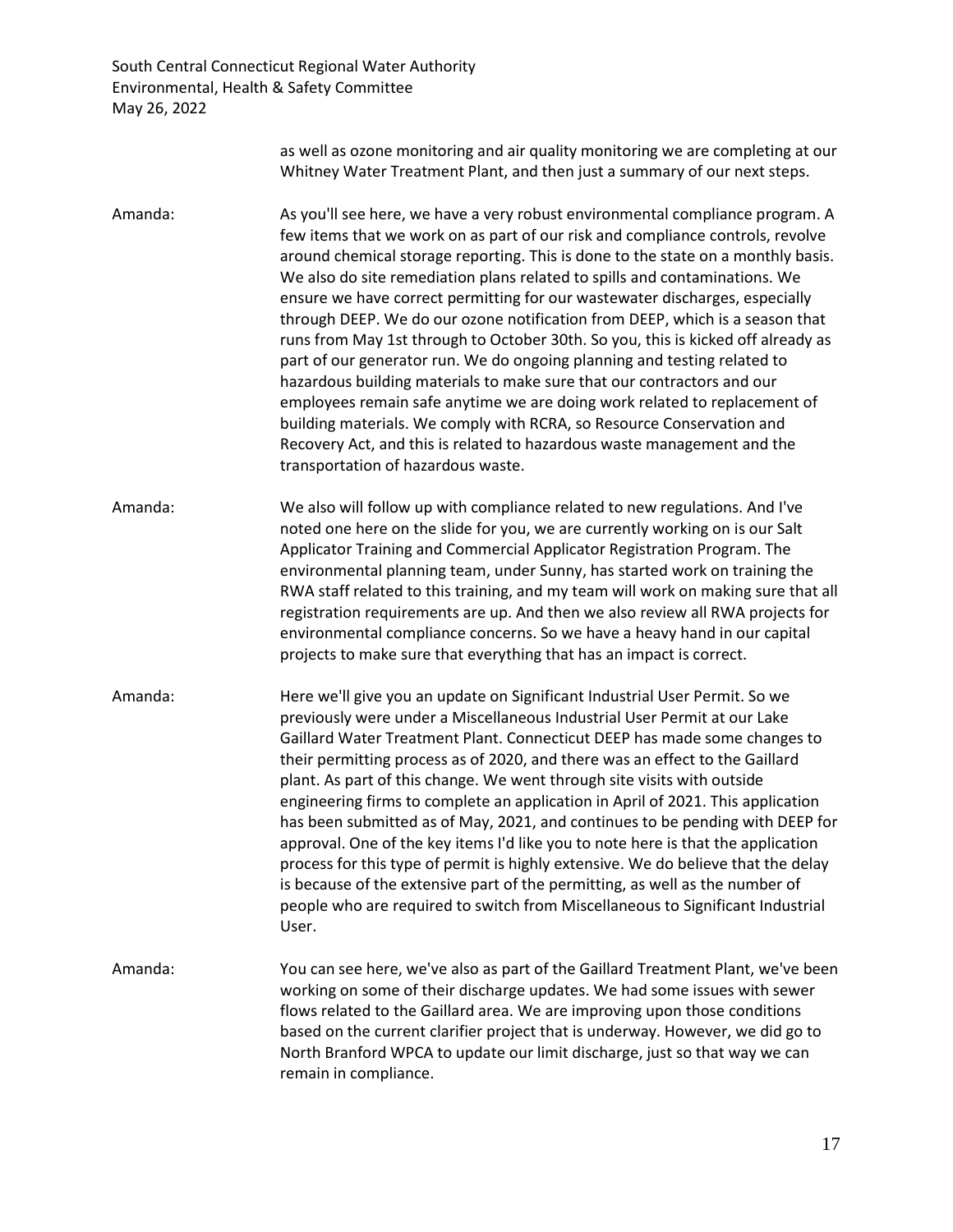| Amanda:    | All right. So we're moving into the Beneficial Use Determination Permit.<br>Beneficial use is related to our solid waste from our water treatment process.<br>We use our residuals and we move them out to individual landscapers in order<br>to recycle them back into the environment. We have had a Beneficial Use<br>Determination, or BUD Permit from DEEP since 2012. They are good for 10 years<br>so our permit was expiring this year and we have applied for a new permit. As of<br>right now, we have tentative approval from DEEP, and we are working on the<br>comment period, with no comments expected. And you can see here in the last<br>bullet, the BUD Permit currently saves RWA approximately a hundred thousand<br>dollars per year in what it would cost for us to dispose of the residual material<br>versus having it reused into the landscaping process. |
|------------|--------------------------------------------------------------------------------------------------------------------------------------------------------------------------------------------------------------------------------------------------------------------------------------------------------------------------------------------------------------------------------------------------------------------------------------------------------------------------------------------------------------------------------------------------------------------------------------------------------------------------------------------------------------------------------------------------------------------------------------------------------------------------------------------------------------------------------------------------------------------------------------|
| Amanda:    | Okay. And then lastly, as part of our environmental compliance update, we<br>wanted to provide you with an update about ozone monitoring at our Whitney<br>Water Treatment Plant. In March of 2021, there was an ozone leak that was<br>detected in this plant. The leak was detected early on, preventing any exposures<br>or injuries to employees or suppliers. As we were able to implement corrective<br>actions ongoing, and our plan, and the system was returned to service in April of<br>'22. Corrective actions that we put in play as part of the safety team operations,<br>as well as environmental compliance were to add ambient monitors and<br>portable monitors for ozone detection. We sealed hatches related to the<br>dissolved air flotation room deck, and we increased vacuum pressure within the<br>ozone contactors as approved by Tighe and Bond.        |
| Amanda:    | We also went through a process of rebalancing our HVAC system in order to<br>create less pull on the ozone contactors. As part of putting the service back into<br>place, my team was responsible for going out to detect the air quality<br>monitoring. We did have one small leak that was detected in one of the valves<br>and immediate repairs were made by the treatment staff. They have been using<br>portable monitors throughout the plant in case of any additional leaks. And<br>they, we were happy to report that as of May 5th, there are no air quality<br>concerns related to ozone or any other monitoring items at the Whitney Water<br>Treatment Plant. The safety audit, as well as the air quality testing were all<br>completed, as I mentioned, on May 5th.                                                                                                  |
| Amanda:    | Are there any questions related to the environmental compliance update?                                                                                                                                                                                                                                                                                                                                                                                                                                                                                                                                                                                                                                                                                                                                                                                                              |
| Kevin:     | Any questions? No? Okay. Well, thank you very much.                                                                                                                                                                                                                                                                                                                                                                                                                                                                                                                                                                                                                                                                                                                                                                                                                                  |
| Amanda:    | Thank you everyone.                                                                                                                                                                                                                                                                                                                                                                                                                                                                                                                                                                                                                                                                                                                                                                                                                                                                  |
| Catherine: | Thank you.                                                                                                                                                                                                                                                                                                                                                                                                                                                                                                                                                                                                                                                                                                                                                                                                                                                                           |
| Kevin:     | And I will, is there a motion to reconvene as the Authority?                                                                                                                                                                                                                                                                                                                                                                                                                                                                                                                                                                                                                                                                                                                                                                                                                         |